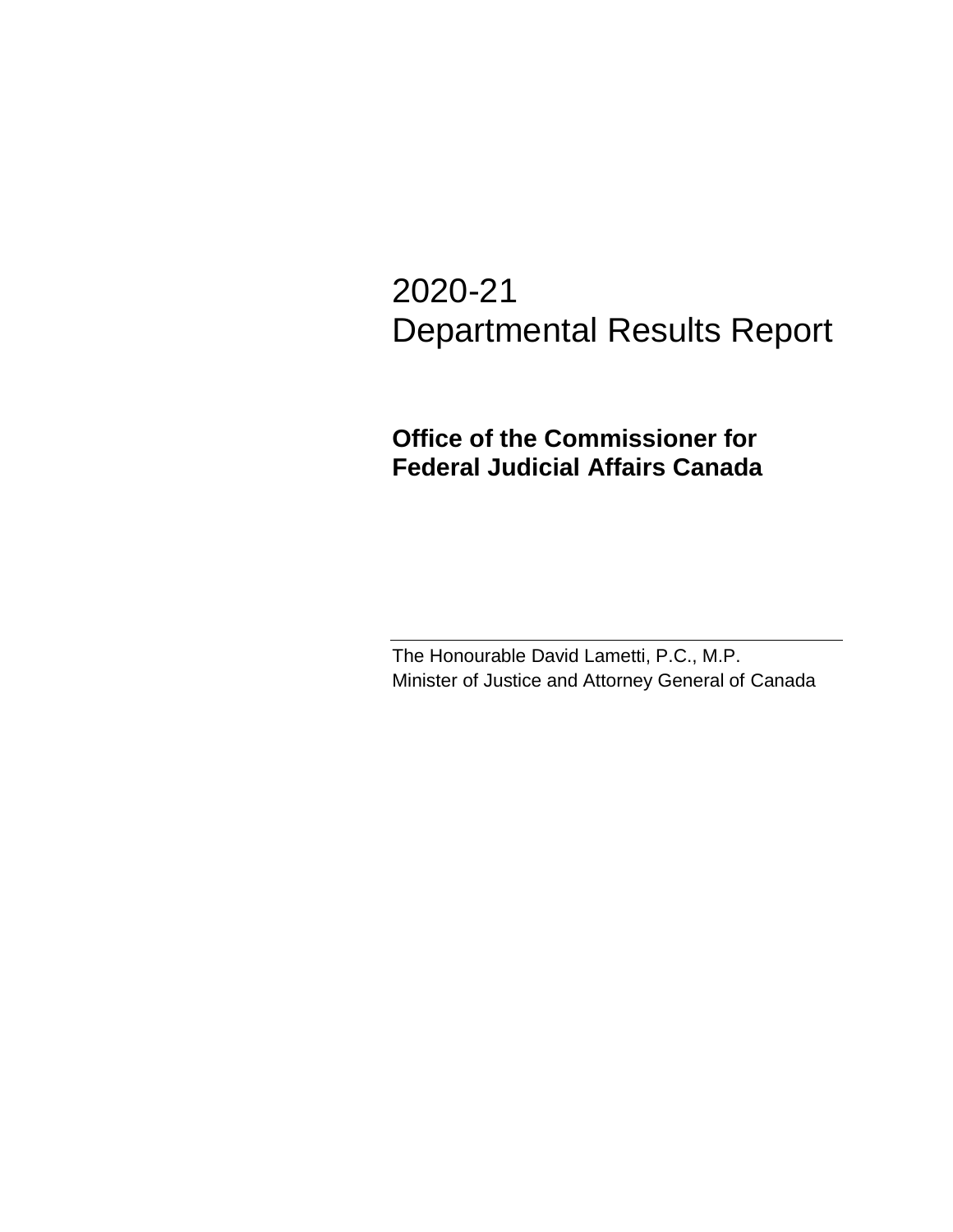© Her Majesty the Queen in Right of Canada represented by the Office of the Commissioner for Federal Judicial Affairs (FJA) Canada, 2021

\_\_\_\_\_\_\_\_\_\_\_\_\_\_\_\_\_\_\_\_\_\_\_\_\_\_\_\_\_\_\_\_\_\_\_\_\_\_\_\_\_\_\_\_\_\_\_\_\_\_\_\_\_\_\_\_\_\_\_\_\_\_\_\_\_\_\_\_\_\_\_\_\_\_\_\_\_\_\_\_\_\_\_

Catalogue No. J41-5E-PDF

ISSN 2561-2778

This document is available on FJA's website at: <http://www.fja-cmf.gc.ca/>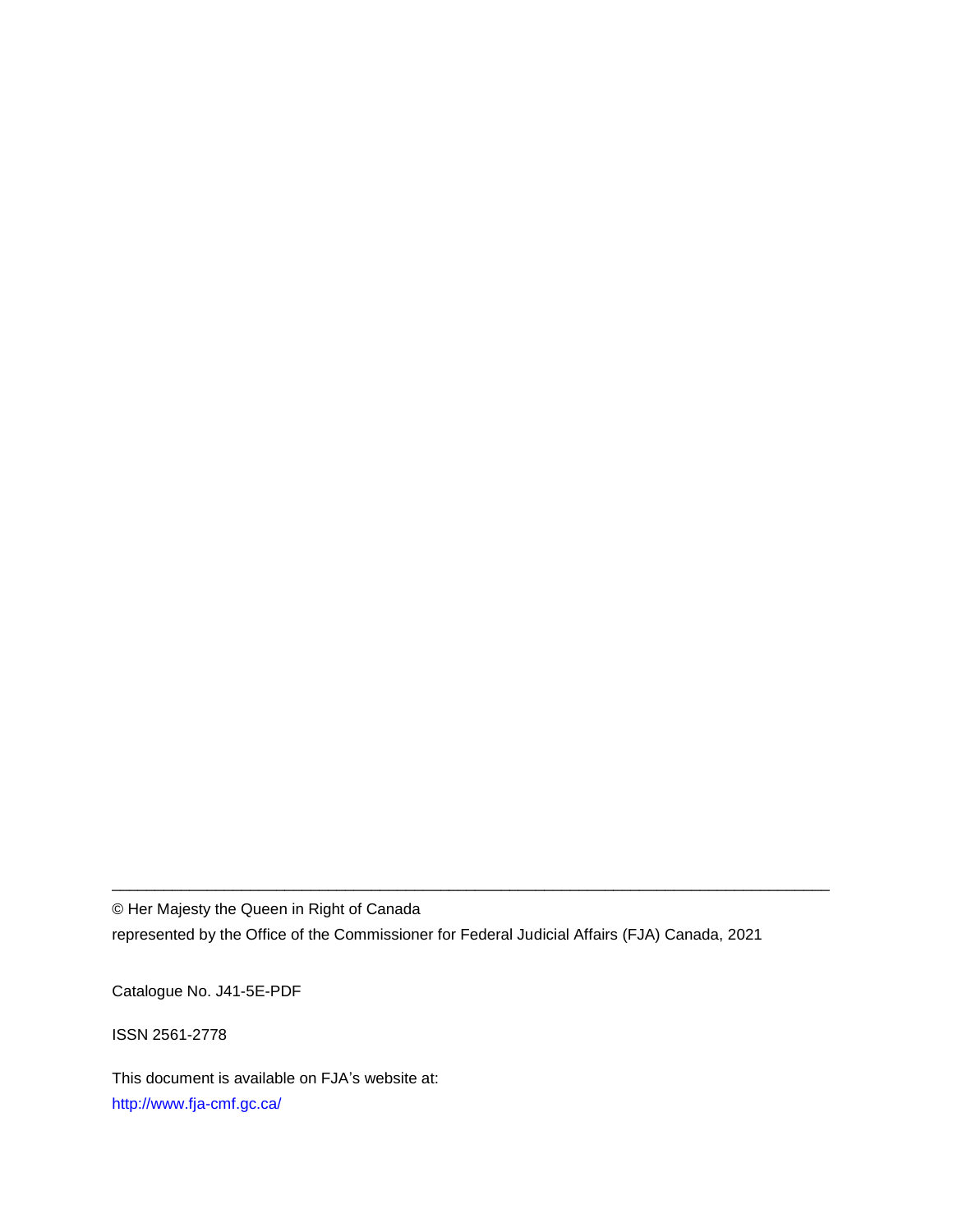## Table of contents

| Financial statements and financial statements highlights15    |  |
|---------------------------------------------------------------|--|
|                                                               |  |
|                                                               |  |
| Raison d'être, mandate and role: who we are and what we do 17 |  |
|                                                               |  |
|                                                               |  |
|                                                               |  |
|                                                               |  |
|                                                               |  |
|                                                               |  |
|                                                               |  |
|                                                               |  |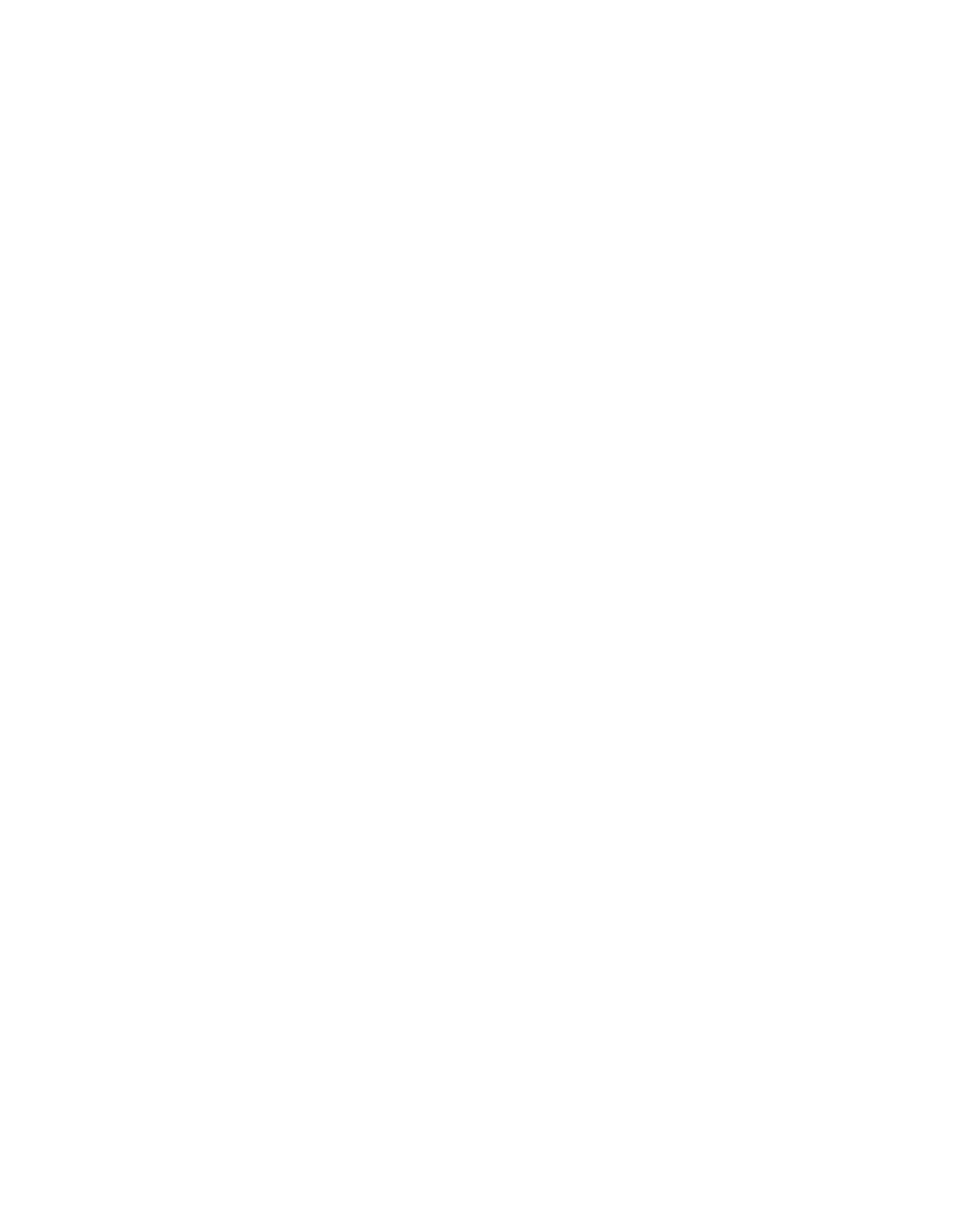## <span id="page-4-0"></span>**From the Commissioner**

I am pleased to submit the Departmental Results Report for the Office of the Commissioner for Federal Judicial Affairs Canada (FJA) for the fiscal year ending March 31, 2021. This report provides parliamentarians and Canadians with information regarding what we accomplished and achieved in the last year.

The challenges posed by COVID-19 this past fiscal year resulted in all federal departments having to adapt quickly to alternative working solutions. FJA managed with a goal of communicating frequently and striking the right balance to ensure the health and safety of employees, while maintaining programs and improving services in order to fulfill our mandates.

We leveraged technology to support our ability to work remotely while maintaining standards in the delivery of our core activities in Finance and Compensation and Benefits services provided to more than 1,200 judges and 1,000 retired judges and their survivors. The various technological applications also allowed for successfully administering the judicial appointment process on behalf of the Minister of Justice for appointments to superior courts; providing language training to judges; publishing Federal Court of Appeal and Federal Court decisions; as well as coordinating international cooperation initiatives involving the judiciary. In response to the requirements of Bill C-58, *An Act to amend the Access to Information Act and the Privacy Act and to make consequential amendments to other Acts*, we also published on our website judges' expenses reimbursed under the *Judges Act*.

Staff supporting the Canadian Judicial Council also made use of technology in order to assist the Council to carry out its core mandate regarding the conduct of judges and judicial education, and to coordinate the activities of its various committees.

I want to extend my thanks and appreciation to all members of FJA's personnel for their resilience this past year, and for their continued support and efforts in providing quality and efficient services to the Canadian judiciary and public.

Marc A. Giroux Commissioner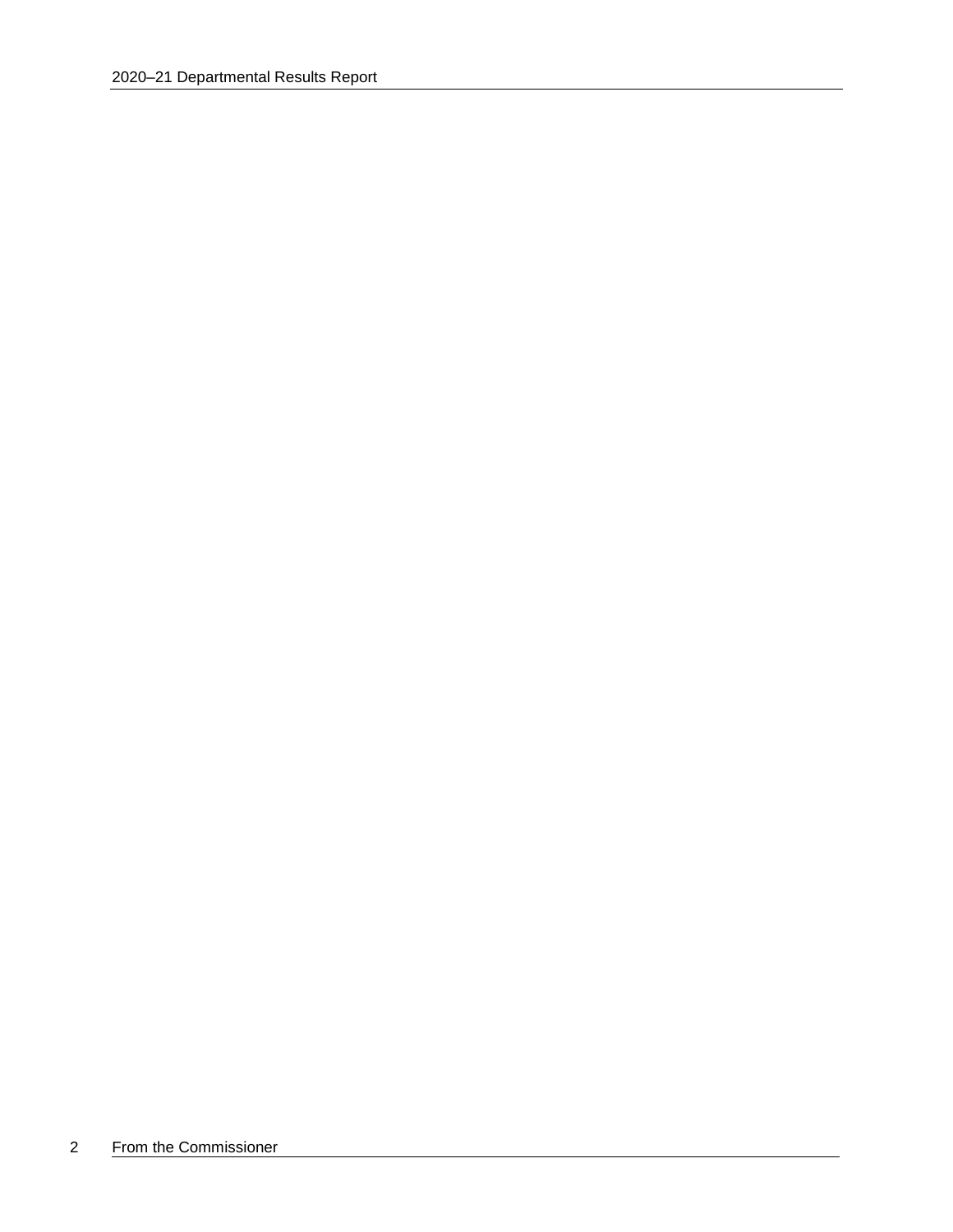## <span id="page-6-0"></span>**Results at a glance**

#### **What funds were used?**

The department's actual spending for 2020-21 was \$627,116,632.

#### **Who was involved?**

The department's actual full-time equivalents (FTEs) for 2020-21 were 63.

#### **Key results**

- Following the enactment of Bill C-58, *An Act to amend the Access to Information and the Privacy Act and to make consequential amendments to other acts*, FJA publicly published expenses reimbursed to judges on a quarterly basis, starting on July 30, 2020, in accordance with the *Act*.
- $\checkmark$  As with all GC departments, investment priorities were focussed on increasing remote access capacities in response to the pandemic. Numerous internal digital strategies were employed, including the transformation and digitization of paper-based processes, and the deployment of mobile solutions including video-conferencing. The journey to a Cloud platform was initiated to enable the continuation of several business functions including virtual language training sessions and educational programs for judges, virtual judicial advisory committee meetings, and the digitization of the Federal Courts Reports publishing process.

For more information on FJA's plans, priorities and results achieved, see the "Results: what we achieved" section of this report.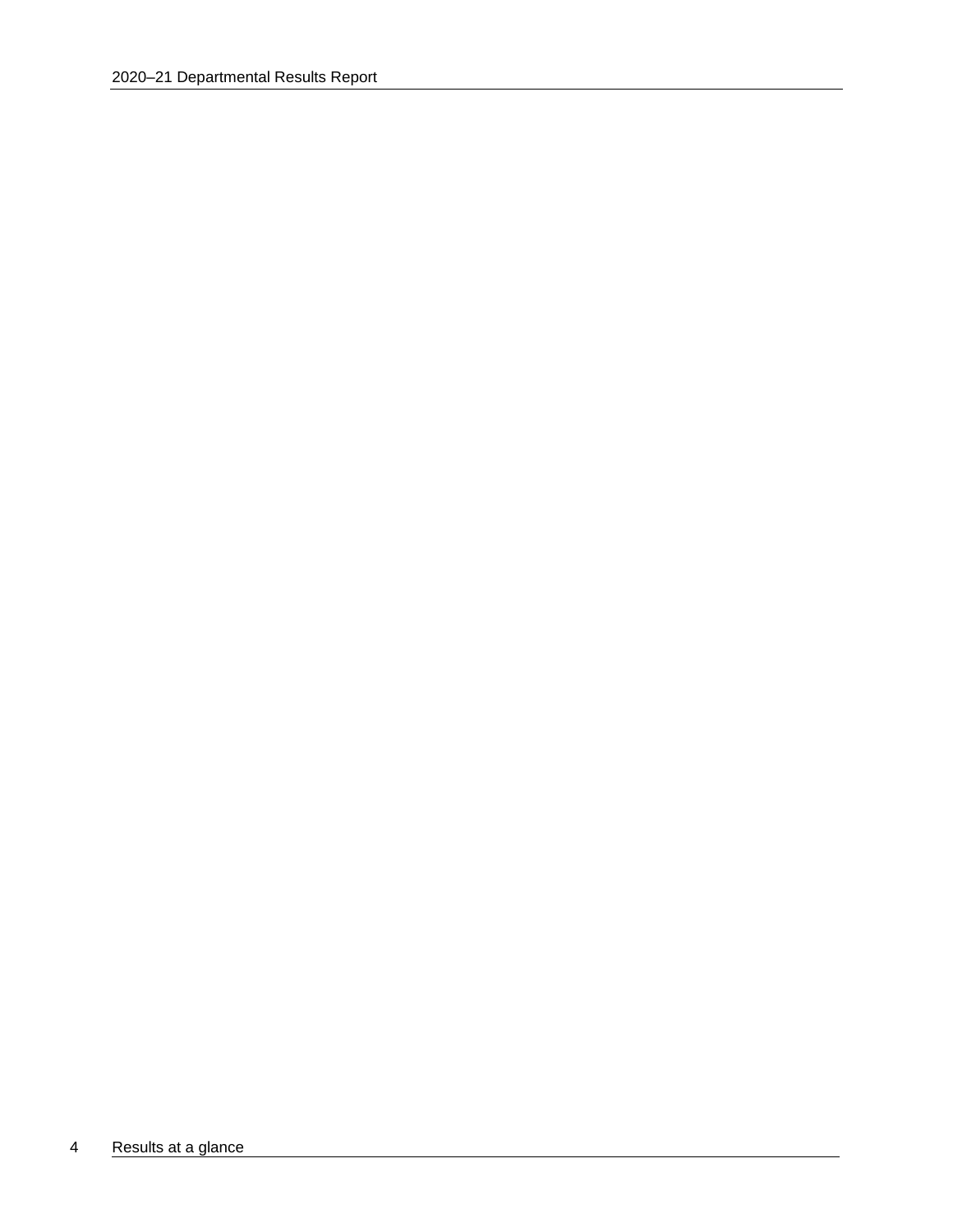## <span id="page-8-0"></span>**Results: what we achieved**

## <span id="page-8-1"></span>**Core responsibility**

Support to federally appointed judges

### **Description**

To provide services and support to the federal judiciary in a manner which contributes to the independence of the judiciary and the confidence of Canadians in our judicial system.

### **Results**

The impact of the COVID-19 pandemic was such that operations across all sectors (public and private) experienced adverse effects related but not limited to activities such as travel, in person meetings and in some cases general service delivery, in adherence to health and safety protocols as dictated by officials on both the provincial and federal levels. The results detailed in the ensuing sections will be reflective of these impacts and effects.

### **Federally appointed judges are provided with centralized services in a timely and effective manner**

While we adapted our processes so as to maintain a 100% audit function on all claim payments, delays, due to remote accessibility limitations, resulted in a slight decrease of our target 90% service standard on processing claims within 10 days of receipt. Relative to prior years, we experienced a significant drop in claims made against travel and conference allowances. We continue to work on improving our remote and virtual services in order to successfully maintain our service standards in anticipation of an increase in claims with the gradual reopening across various sectors.

FJA's Judges' Language Training Program continued its mandate to provide language training to judges in both official languages and randomly assess the second official language proficiency of candidates seeking judicial appointment in order to strengthen bilingual capacity in the Superior courts. To this end, tools to assess second official language proficiency were refined, including the active quality control of service delivery in several areas of training. All in-person immersion sessions were cancelled in 2020. However, we successfully delivered a virtual session in January 2021. The success of this session has laid the groundwork for future sessions, not as a replacement for face-to-face sessions, but rather as a possible complementary service. Through the language training program, federally appointed judges kept on developing their proficiency to preside over hearings, understand testimony, read legal texts, write decisions, participate in legal conferences and make presentations in their second official language, thus enabling the judicial system to increase its bilingual capacity.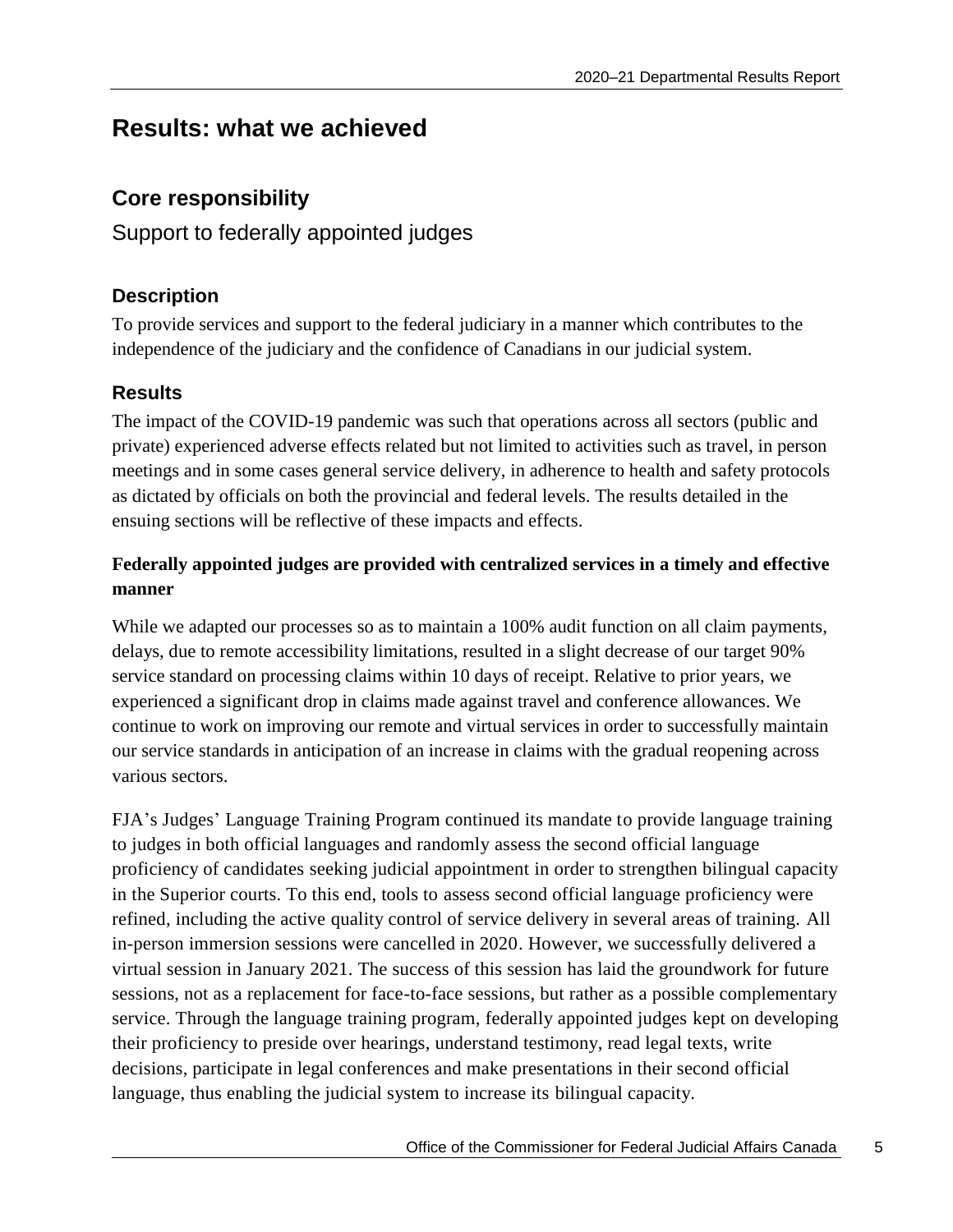With respect to the *Federal Courts Reports*, the process for notifying the Courts Administration Service and Judges' Chambers of decisions selected for publication was digitally streamlined as we adapted to working remotely. The principal human resources risk facing the Federal Courts Reports continues to be the loss of expertise and corporate memory from the departure of experienced staff. However, on-the-job training of other staff has mitigated this risk. The Federal Courts Reports continue to show resilience in ensuring the accurate production and timely publishing of Reports despite key absences in personnel.

FJA also continued to support and coordinate the efforts of the federal judiciary in international engagements. As a result of newly approved core funding for the International Programmes Division, FJA began revamping its in-house capacity to effectively support the implementation of the *Canadian Judicial Council Policy on International Judicial Activities*. The Policy envisages that FJA serve as a liaison and secretariat for judges on international matters. This requires a serious effort on the part of FJA to scale-up the secretariat functions it has been offering to members of the Canadian judiciary to date on an ad hoc basis. It also calls for a close coordination of policies and procedures with senior-level decision makers at the Department of International Development and Global Affairs Canada.

#### **The judicial appointments process is managed efficiently**

During the 2020-21 fiscal year, the Judicial Appointments Secretariat received 361 new applications for federal Judicial Appointment. During the same period, 426 applications, consisting of both new and outstanding submissions carried over from the previous fiscal year, were assessed. Despite restrictions imposed on in-person meetings and travel, through virtual meeting technology, the number of assessed applications remained consistent with previous years. Although virtual technology will continue to be a satisfactory alternative in the future, in-person meetings will resume as soon as public health guidelines permit.

For each of the 86 appointments made during the 2020-2021 fiscal year, our staff prepared the necessary supporting order-in-council and ministerial recommendation documentation. Further information regarding these applications is available on FJA's website.

On February 19, 2021, the Prime Minister launched the appointment process to select a justice for the Supreme Court of Canada, to fill the vacancy created by the upcoming retirement of Justice Rosalie Silberman Abella. The Office of the Commissioner for Federal Judicial Affairs, mandated to provide support to the Independent Advisory Board and administering the application and assessment process, began the preliminary activities to accept candidate applications (due by April 1, 2021) as well as the necessary preparations of tools and resources required to the support the Advisory Board remotely.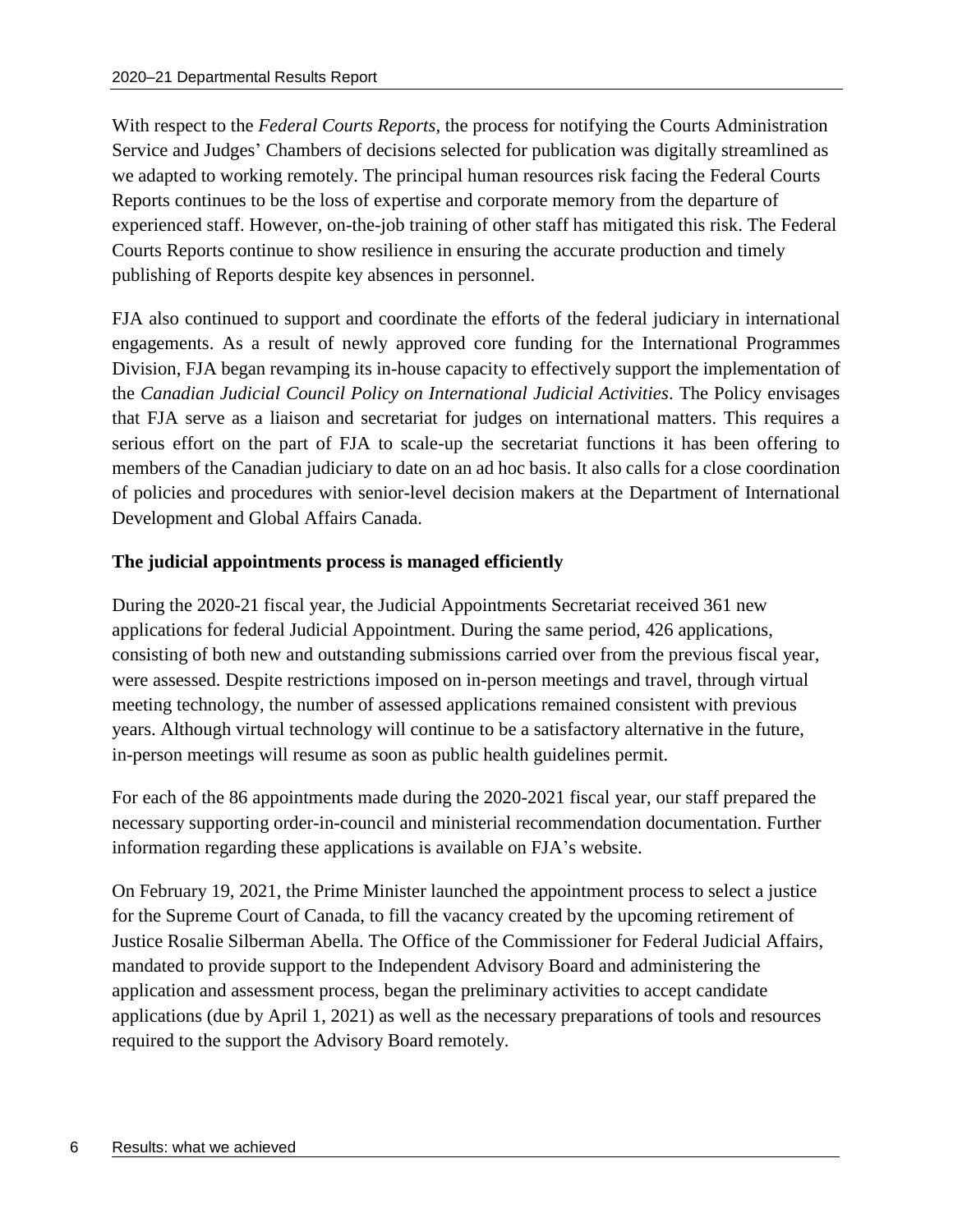#### **The judicial conduct review process is completed in a timely and effective manner**

Throughout the pandemic and during these unprecedented times, the Canadian Judicial Council continued to explore ways to be innovative, creative and adapt to new challenges. The Council Chairperson and the Minister of Justice co-chaired the Action Committee on Court Operations in response to COVID-19, which provided national guidance to support the stabilization of court operations. Throughout this period, the Council remained nimble to ensure that it, and its committees and working groups, continued to meet virtually and ensured that important work continued to advance. Key examples of this work included updating and revising the ethical framework that guides judges in their conduct; ensuring that all complaints made to the Council continued to be reviewed in a timely way; providing leadership for self-represented litigants; and ensuring that all judges in Canada continued to have access to high quality judicial education programming.

The Council reports that from April 1, 2020 to March 31, 2021, it opened and reviewed 612 complaint files, of which 97% were treated within 6 months. While complaints were dealt with in an efficient manner, the Council continued to urge the government to move forward with legislative reform in order to improve the judicial conduct review process and to avoid costly matters.

### **CJC ensures that federally appointed judges have access to relevant training and learning opportunities**

In this reporting period, the Council and its key education partner, the National Judicial Institute, delivered 43 educational programs which include National programs, Court-requested programs, and other more informal sessions such as court-based lunch and learn lectures. Details relating to the nature and content of these programs, as well as the number of participants who attended, can be found on the [Council website.](https://cjc-ccm.ca/en/what-we-do/professional-development/programs?date_sort=DESC&page=1&category=) In-person training sessions were cancelled; however, the leveraging of video technology ensured that judges continued to meet virtually to keep their training up to date and relevant. Despite the restrictions imposed, 90% of judge reports that their training and learning needs were met.

#### **Experimentation**

FJA had neither the financial nor human resources capacity to undertake key experiments in order to achieve the results for the core responsibility.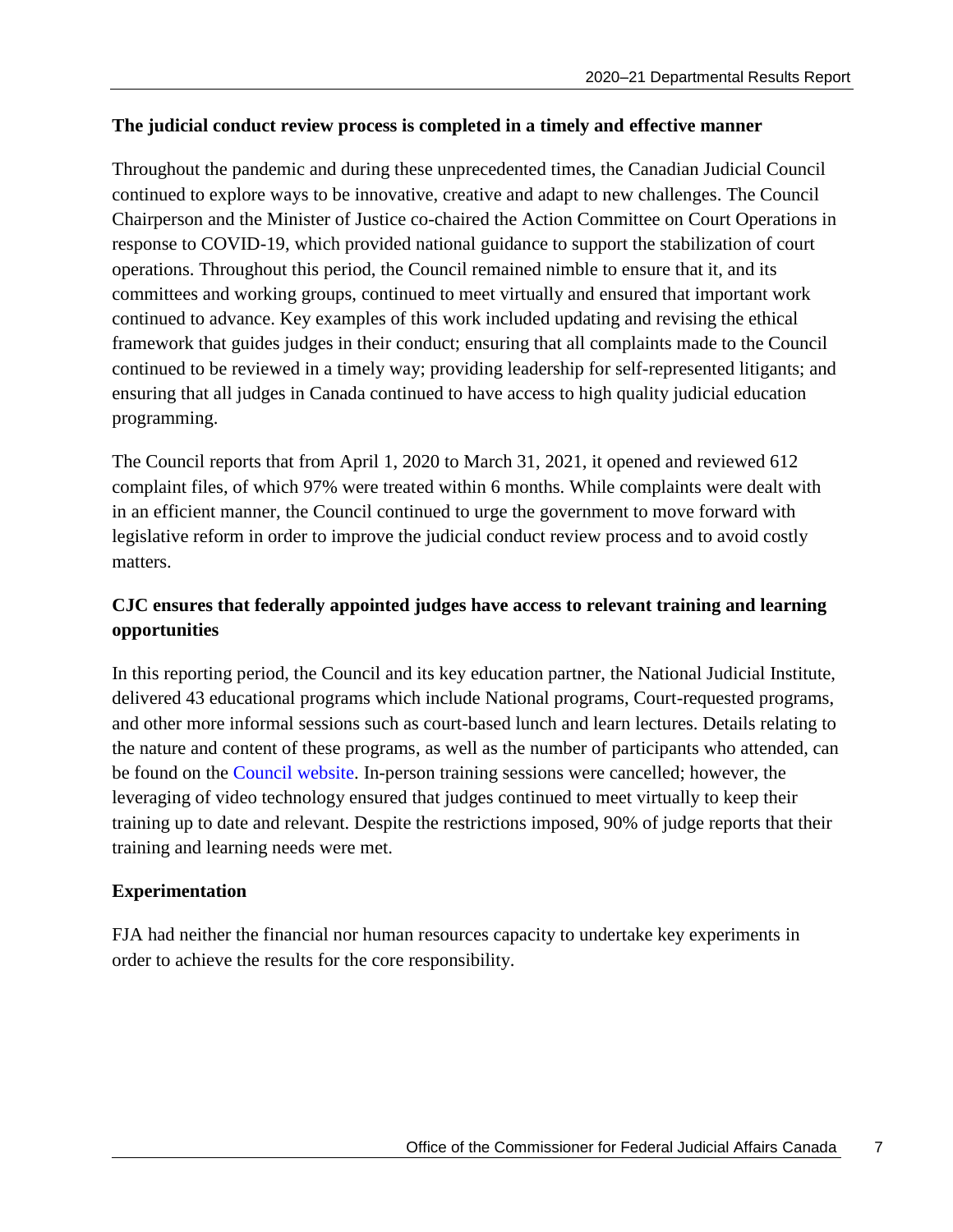## **Results achieved**

| <b>Departmental</b><br><b>results</b>                                                                                                  | <b>Performance</b><br><b>indicators</b>                                                               | <b>Target</b> | <b>Date to</b><br>achieve<br>target | 2018-19<br><b>Actual</b><br><b>results</b>                                                                                             | $2019 - 20$<br><b>Actual</b><br><b>results</b>                                                                                         | $2020 - 21$<br><b>Actual</b><br><b>results</b>                                                                                         |
|----------------------------------------------------------------------------------------------------------------------------------------|-------------------------------------------------------------------------------------------------------|---------------|-------------------------------------|----------------------------------------------------------------------------------------------------------------------------------------|----------------------------------------------------------------------------------------------------------------------------------------|----------------------------------------------------------------------------------------------------------------------------------------|
| Federally<br>appointed<br>judges are<br>provided with<br>centralized<br>services in a<br>timely and<br>effective<br>manner             | % of judges'<br>allowances<br>processed<br>within the 10-<br>day service<br>standard                  | At least 90%  | March 2021                          | 88% of<br>judges'<br>allowances<br>were<br>processed<br>within the 10-<br>day service<br>standard                                      | 98% of<br>judges'<br>allowances<br>were<br>processed<br>within the 10-<br>day service<br>standard                                      | 83% of<br>judges'<br>allowances<br>were<br>processed<br>within the 10-<br>day service<br>standard                                      |
| The judicial<br>appointments<br>process is<br>managed<br>efficiently                                                                   | % of candidate<br>applications<br>ready to be<br>evaluated<br>within 3<br>months of<br>reception      | 100%          | March 2021                          | Over 95% of<br>applications<br>were<br>screened and<br>ready to be<br>evaluated by<br>Committees<br>within 3<br>months of<br>reception | Over 95% of<br>applications<br>were<br>screened and<br>ready to be<br>evaluated by<br>Committees<br>within 3<br>months of<br>reception | Over 95% of<br>applications<br>were<br>screened and<br>ready to be<br>evaluated by<br>Committees<br>within 3<br>months of<br>reception |
| The judicial<br>conduct review<br>process is<br>completed in a<br>timely and<br>effective<br>manner                                    | $%$ of<br>complaints<br>reviewed<br>within six<br>months                                              | At least 80%  | March 2021                          | 80% of<br>complaints<br>were<br>reviewed<br>within six<br>months                                                                       | 80% of<br>complaints<br>were<br>reviewed<br>within six<br>months                                                                       | 97% of<br>complaints<br>were<br>reviewed<br>within six<br>months                                                                       |
| <b>CJC</b> ensures<br>that federally<br>appointed<br>judges have<br>access to<br>relevant<br>training and<br>learning<br>opportunities | % of judges<br>who reported<br>to the CJC that<br>their training<br>and learning<br>needs were<br>met | At least 90%  | March 2021                          | 90% of<br>judges<br>reported to<br>the CJC that<br>their training<br>and learning<br>needs were<br>met                                 | 90% of<br>judges<br>reported to<br>the CJC that<br>their training<br>and learning<br>needs were<br>met                                 | 90% of<br>judges<br>reported to<br>the CJC that<br>their training<br>and learning<br>needs were<br>met                                 |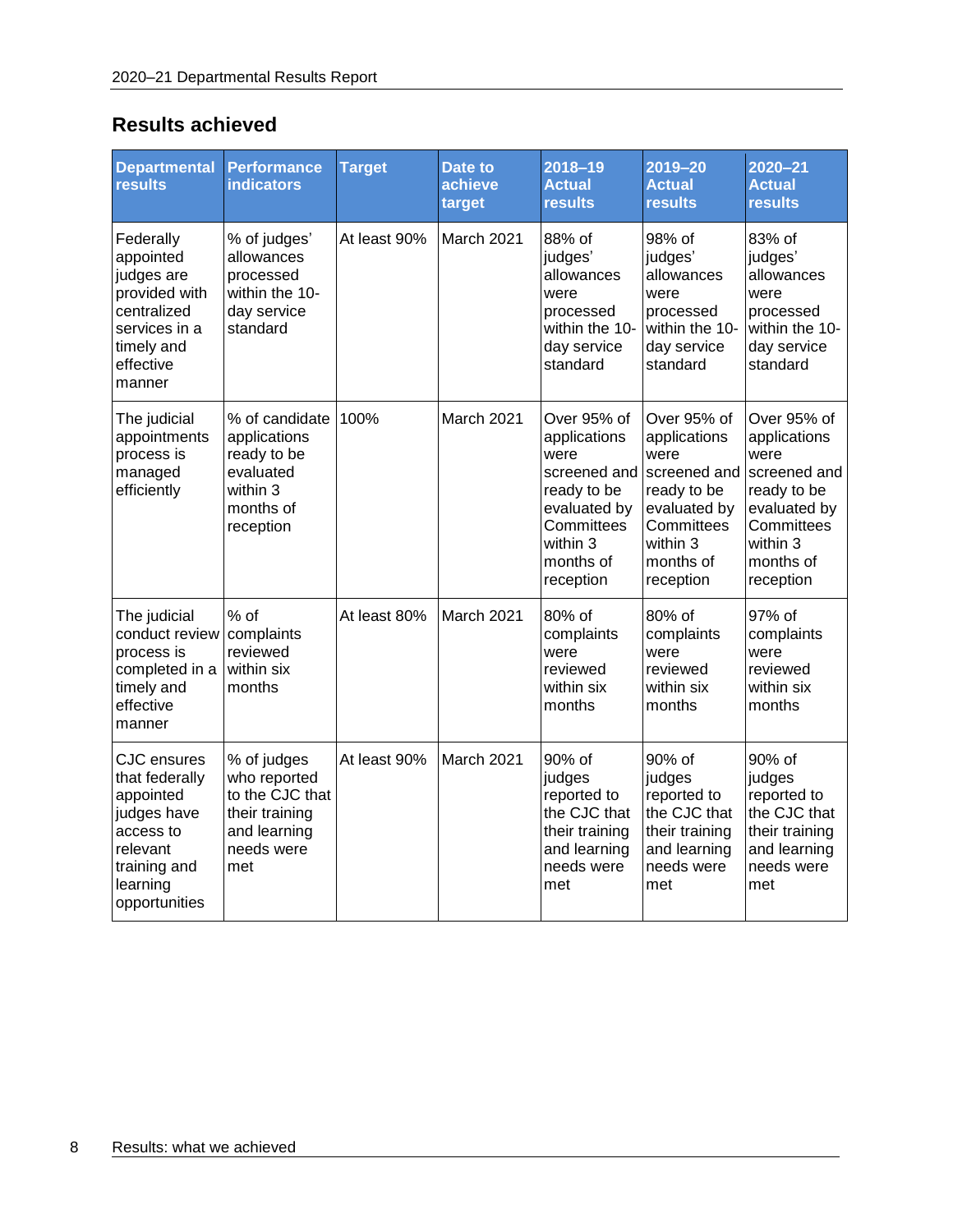| 2020-21<br><b>Main Estimates</b> | 2020-21<br><b>Planned spending Total authorities</b> | 2020-21<br>available for use | $2020 - 21$<br><b>Actual spending</b><br>(authorities used) | 2020-21<br><b>Difference</b><br><b>(Actual spending</b><br><b>minus Planned</b><br>spending) |
|----------------------------------|------------------------------------------------------|------------------------------|-------------------------------------------------------------|----------------------------------------------------------------------------------------------|
| 654,890,154                      | 654,890,154                                          | 629,073,555                  | 626,389,832                                                 | (28, 500, 322)                                                                               |

### **Budgetary financial resources (dollars)**

#### **Human resources (full-time equivalents)**

| 2020-21<br><b>Planned full-time equivalents</b> | 2020-21<br><b>Actual full-time equivalents</b> | 2020-21<br><b>Difference</b><br>(Actual full-time equivalents<br><b>Iminus Planned full-time</b><br>equivalents) |
|-------------------------------------------------|------------------------------------------------|------------------------------------------------------------------------------------------------------------------|
| 60.5                                            | 57.5                                           | (3)                                                                                                              |

Financial, human resources and performance information for FJA's Program Inventory is available in the GC [InfoBase.](https://www.tbs-sct.gc.ca/ems-sgd/edb-bdd/index-eng.html)<sup>i</sup>

### <span id="page-12-0"></span>**Internal services**

#### **Description**

Internal Services are those groups of related activities and resources that the federal government considers to be services in support of programs and/or required to meet corporate obligations of an organization. Internal Services refers to the activities and resources of the 10 distinct service categories that support Program delivery in the organization, regardless of the Internal Services delivery model in a department. The 10 service categories are:

- **Acquisition Management Services**
- Communications Services
- Financial Management Services
- Human Resources Management Services
- **Information Management Services**
- Information Technology Services
- **Legal Services**
- **Materiel Management Services**
- **Management and Oversight Services**
- Real Property Management Services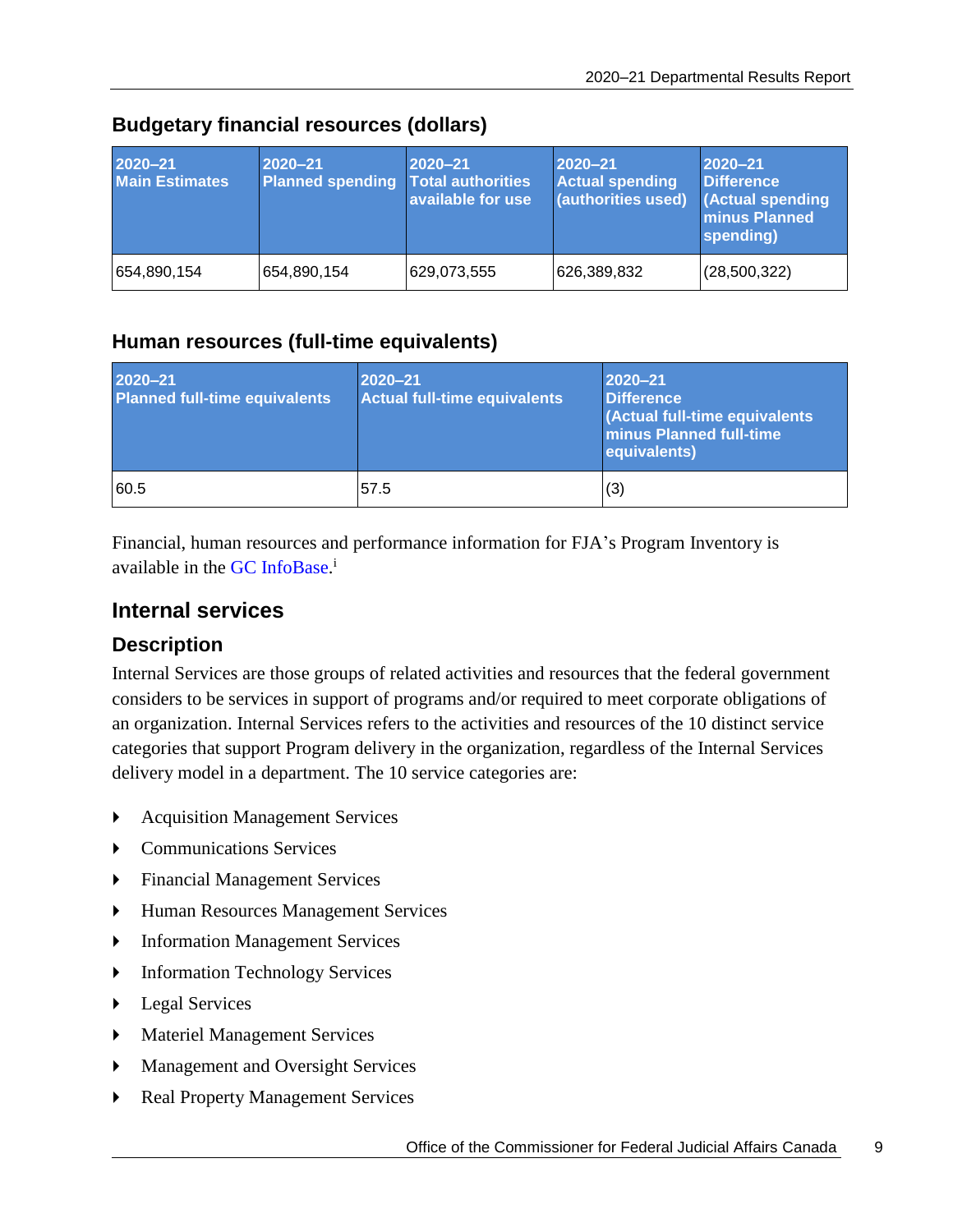### **Results**

In 2020-21, FJA internal services continued to provide the necessary support to the organization meeting its core mandate objectives as well as staying abreast of Government of Canada Wide initiatives in the areas of financial reporting, information management, IT and physical security and human resources.

FJA pay services were not transferred to the Miramichi Pay Centre and as such is a direct-entry organization employing a team of on-site pay advisors to manage the pay functions for FJA employees, federally appointed judges, retired federal judges and their survivors, as well as compensation services to Judicial Advisory Committee members. The impact of the Phoenix pay issues has been relatively low compared to the rest of government. FJA's managers are provided with advice and services in the areas of staffing, classification, labour relations, compensation, performance management and other human resources disciplines.

Despite the challenges of adapting to remote and alternate work arrangements while in the processing of training and developing new hires, our compensation team continued to deliver services to our clients and FJA personnel and realized a 10% improvement on our service standard. We brought about changes to our processes and procedures, leveraging resources to develop tools and digitizing a number of products to maintain accessibility for staff and clients alike.

FJA has continued to provide compensation, pension and benefits services to federal judges, retired federal judges and their survivors. This includes 86 new appointments, 63 retirements and 44 deaths (active and retired judges).

We have started the implementation of the new Work Place Harassment and Violence Prevention Regulations, and to further ensure a high level of service and responsiveness to employee needs in this area we entered into an agreement with Health Canada which includes Ombuds services. Additionally, in response to workplace diversity and inclusion initiatives, all employees have completed training on Overcoming Your Own Unconscious Biases.

As with many organizations, a key HR risk is the possible loss of expertise and corporate memory due to employee departures. FJA continues to do succession and integrated HR planning to mitigate this risk. The health and wellbeing of our employees continue to be priorities for the senior management team. Internally, we promoted LifeSpeak and the Employee Assistance Program (EAP) with campaigns and newsletters. The focus for 2020-21 was on COVID-19 and related issues.

With regards to Information Management, FJA began addressing the risks associated with information classification. The department has developed an information management policy suite which includes retention and disposition policies. The department is currently implementing said policies on a per Division basis. With respect to the main digital collaboration system (JUDICOM), the department has initiated a project to create a new platform using Cloud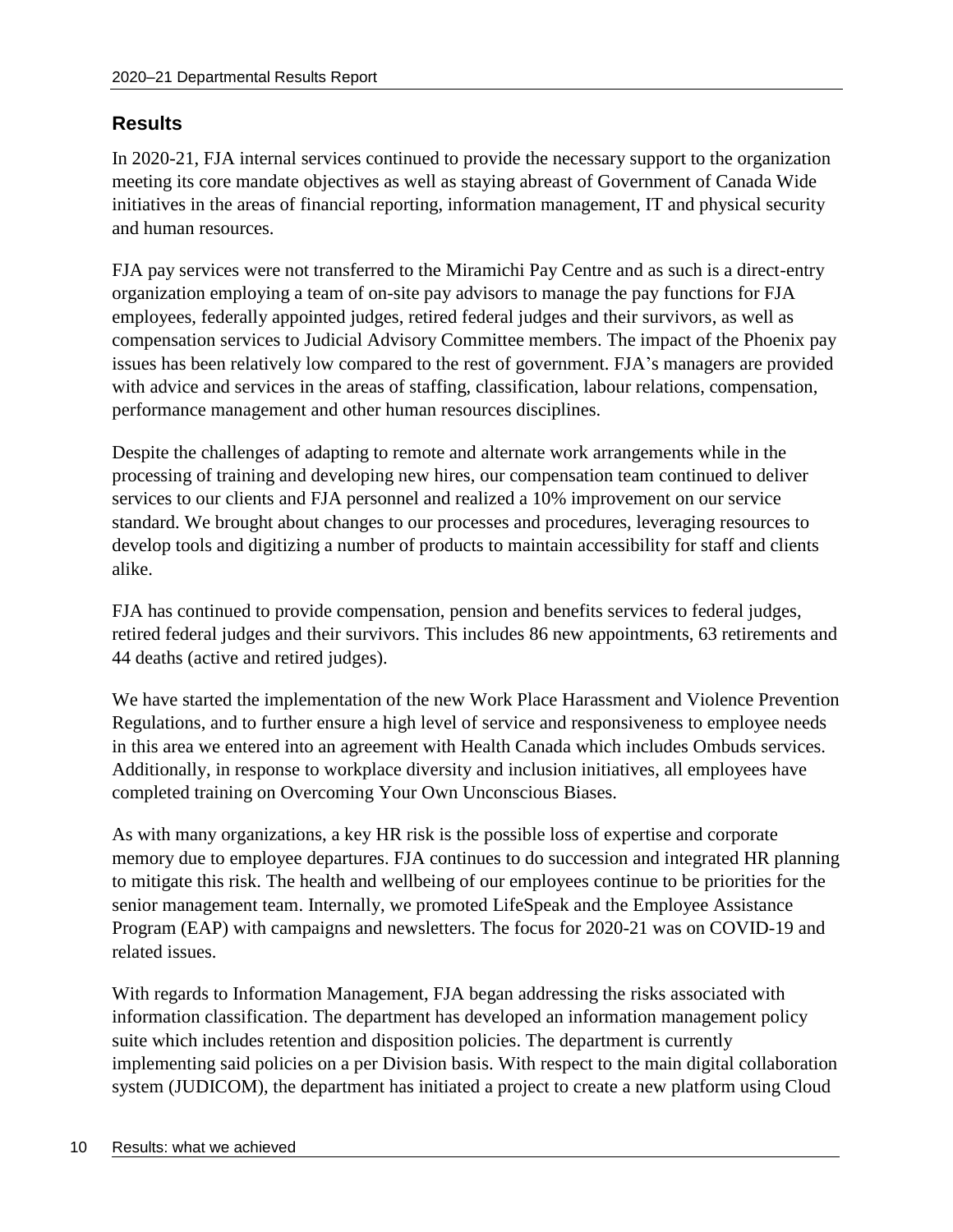technology which will foster collaboration within the judiciary. Recoverability will therefore be strengthened by virtue of moving judicial information in the Cloud.

### **Budgetary financial resources (dollars)**

| 2020-21<br><b>Main Estimates</b> | 2020-21<br><b>Planned spending</b> | 2020-21<br><b>Total authorities</b><br>available for use | 2020-21<br><b>Actual spending</b><br>(authorities used) (Actual spending | $2020 - 21$<br><b>Difference</b><br><b>minus Planned</b><br>spending) |
|----------------------------------|------------------------------------|----------------------------------------------------------|--------------------------------------------------------------------------|-----------------------------------------------------------------------|
| 726,800                          | 726.800                            | 726.800                                                  | 726.800                                                                  |                                                                       |

### **Human resources (full-time equivalents)**

| 2020-21<br><b>Planned full-time equivalents</b> | 2020-21<br><b>Actual full-time equivalents</b> | 2020-21<br><b>Difference</b><br>(Actual full-time equivalents<br><b>Iminus Planned full-time</b><br>equivalents) |
|-------------------------------------------------|------------------------------------------------|------------------------------------------------------------------------------------------------------------------|
| 5.5                                             | 5.5                                            | 0                                                                                                                |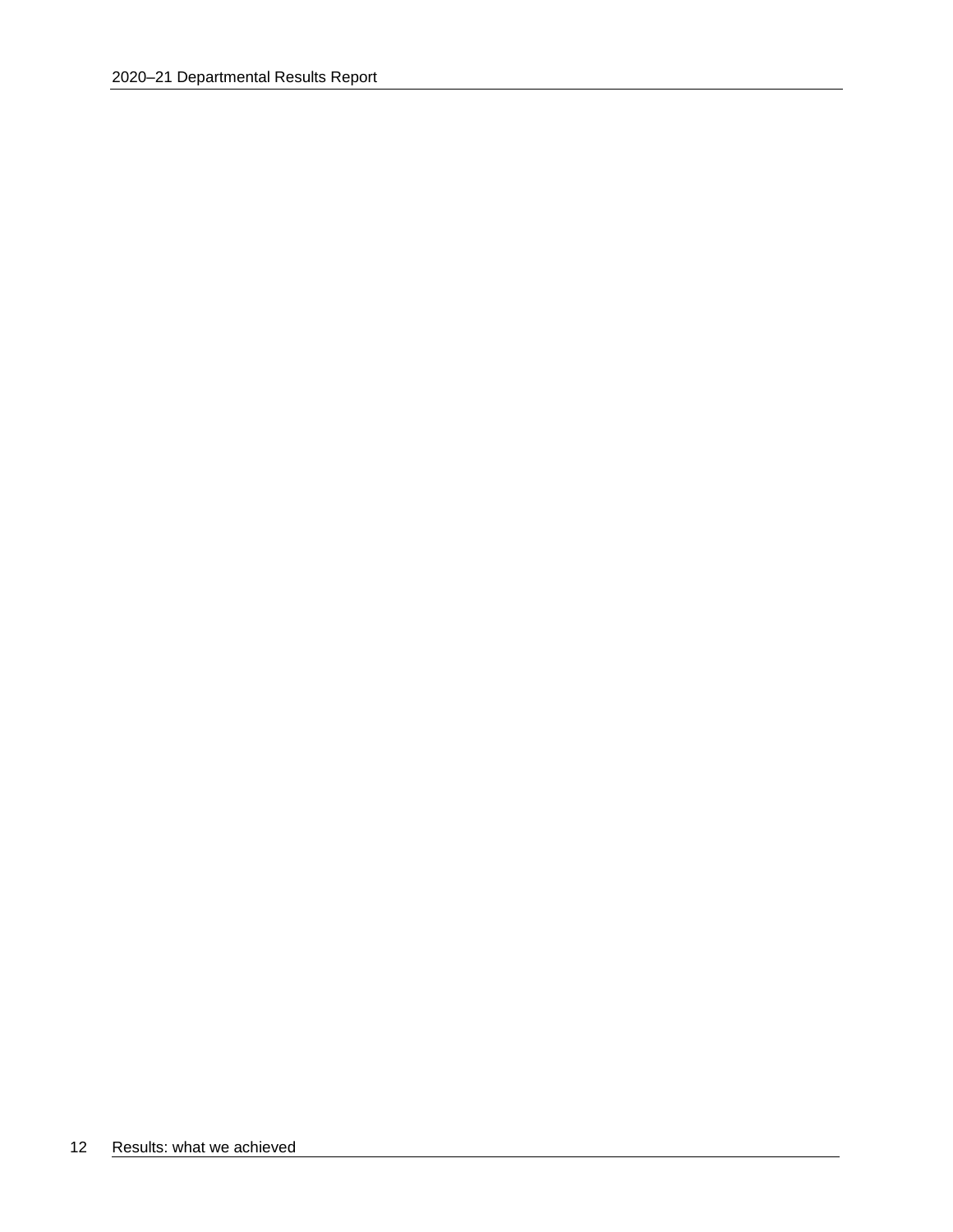## <span id="page-16-0"></span>**Analysis of trends in spending and human resources**

## <span id="page-16-1"></span>**Actual expenditures**

### **Departmental spending trend graph**



The following graph presents planned (voted and statutory spending) over time.

The actual spending for the department normally shows a continual increase over the reporting periods resulting from the annual increase in judges' salaries based on the Industrial Aggregate as provided for in the *Judges Act*, and an increase in the number of judges appointed to the bench and the number of pensioners receiving benefits under the *Judges Act*. However, total expenses in fiscal year 2020-21 were lower than the previous period due to a significant decrease in expenses related to transportation as a result of travel restriction imposed by the COVID-19 pandemic.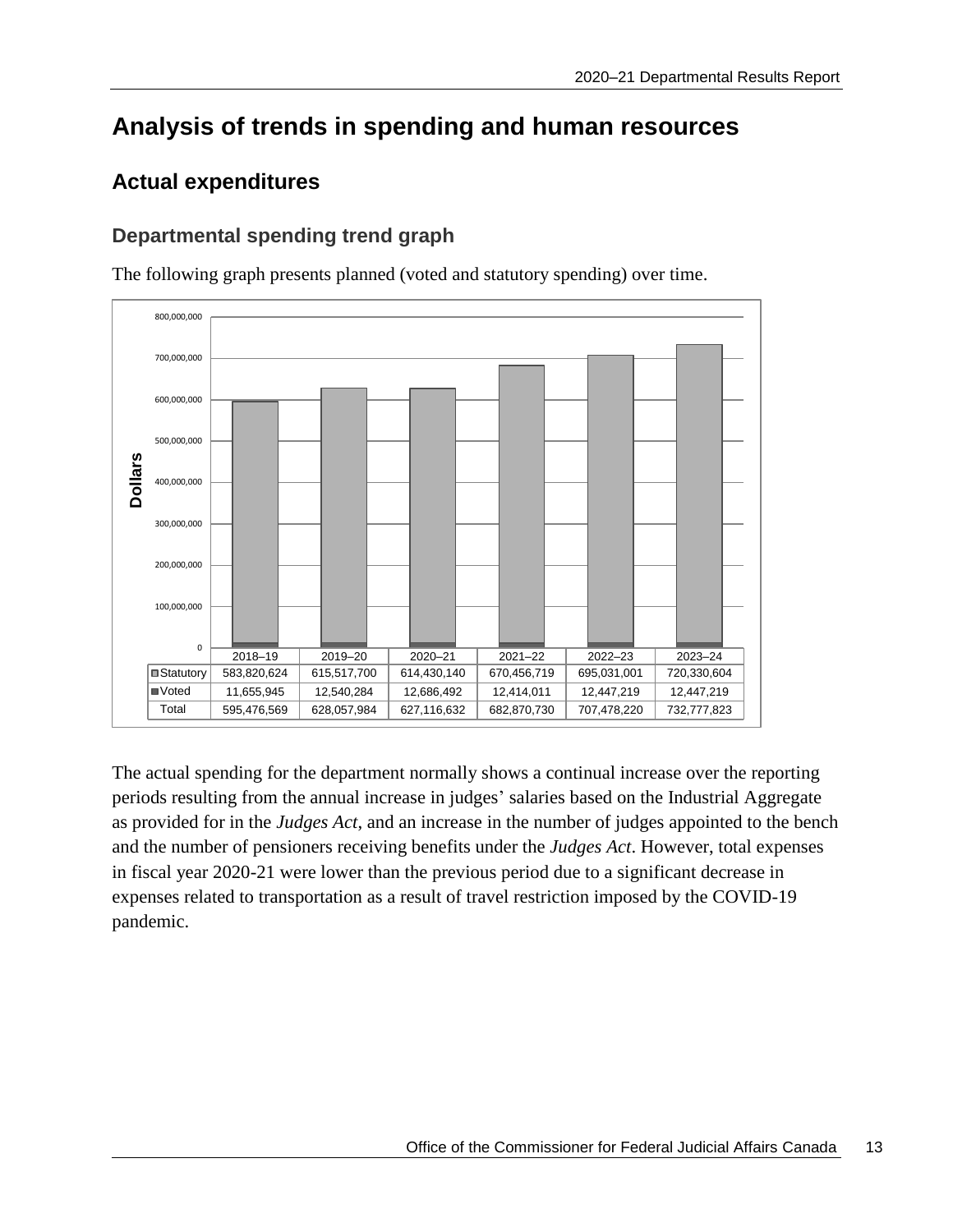### **Budgetary performance summary for the core responsibility and internal services (dollars)**

| <b>Core</b><br>responsibility and<br>internal services        | 2020-21<br><b>Main</b><br><b>Estimates</b> | 2020-21<br><b>Planned</b><br>spending | $2021 - 22$<br><b>Planned</b><br>spending | $2022 - 23$<br><b>Planned</b><br>spending | 2020-21<br><b>Total</b><br><b>authorities</b><br><b>available</b><br>for use | 2018-19<br><b>Actual</b><br>spending<br><i><b>(authorities)</b></i><br>used) | 2019-20<br><b>Actual</b><br>spending<br><b>(authorities)</b><br>used) | 2020-21<br><b>Actual</b><br>spending<br><b>(authorities)</b><br>used) |
|---------------------------------------------------------------|--------------------------------------------|---------------------------------------|-------------------------------------------|-------------------------------------------|------------------------------------------------------------------------------|------------------------------------------------------------------------------|-----------------------------------------------------------------------|-----------------------------------------------------------------------|
| Administrative<br>support to<br>federally<br>appointed judges | 654,890,154                                | 654,890,154                           | 682,143,930                               | 706,751,420                               | 629,073,555                                                                  | 594,749,777                                                                  | 627,331,184                                                           | 626,389,832                                                           |
| <b>Subtotal</b>                                               | 654,890,154                                | 654,890,154                           | 682,143,930                               | 702,751,420                               | 629,073,555                                                                  | 594,749,777                                                                  | 627,331,184                                                           | 626,389,832                                                           |
| Internal Services                                             | 726,800                                    | 726,800                               | 726,800                                   | 726,800                                   | 726,800                                                                      | 726,792                                                                      | 726,800                                                               | 726,800                                                               |
| Total                                                         | 655,616,954                                | 655.616,954                           | 682,870,730                               | 707,478,220                               | 629,800,355                                                                  | 595,476,569                                                                  | 628,057,948                                                           | 627,116,632                                                           |

## <span id="page-17-0"></span>**Actual human resources**

### **Human resources summary for the core responsibility and internal services (full-time equivalents)**

| Core responsibility and 2018-19<br>internal services  | <b>Actual</b><br>full-time<br>equivalents | 2019-20<br><b>Actual</b><br>full-time<br>equivalents | 2020-21<br><b>Planned</b><br>full-time<br>equivalents | 2020-21<br><b>Actual</b><br>full-time<br>equivalents | $2021 - 22$<br><b>Planned</b><br>full-time<br>equivalents | $2022 - 23$<br><b>Planned</b><br>full-time<br>equivalents |
|-------------------------------------------------------|-------------------------------------------|------------------------------------------------------|-------------------------------------------------------|------------------------------------------------------|-----------------------------------------------------------|-----------------------------------------------------------|
| Administrative support to<br>federal appointed judges | 54.5                                      | 56.5                                                 | 60.5                                                  | 57.5                                                 | 60.5                                                      | 60.5                                                      |
| <b>Subtotal</b>                                       | 54.5                                      | 56.5                                                 | 60.5                                                  | 57.5                                                 | 60.5                                                      | 60.5                                                      |
| <b>Internal Services</b>                              | 5.5                                       | 5.5                                                  | 5.5                                                   | 5.5                                                  | 5.5                                                       | 5.5                                                       |
| <b>Total</b>                                          | 60                                        | 62                                                   | 66                                                    | 63                                                   | 66                                                        | 66                                                        |

## <span id="page-17-1"></span>**[Expenditures by vote](#page-17-1)**

For information on FJA's organizational voted and statutory expenditures, consult the [Public](http://www.tpsgc-pwgsc.gc.ca/recgen/cpc-pac/index-eng.html)  [Accounts of Canada 2020–2021.](http://www.tpsgc-pwgsc.gc.ca/recgen/cpc-pac/index-eng.html) ii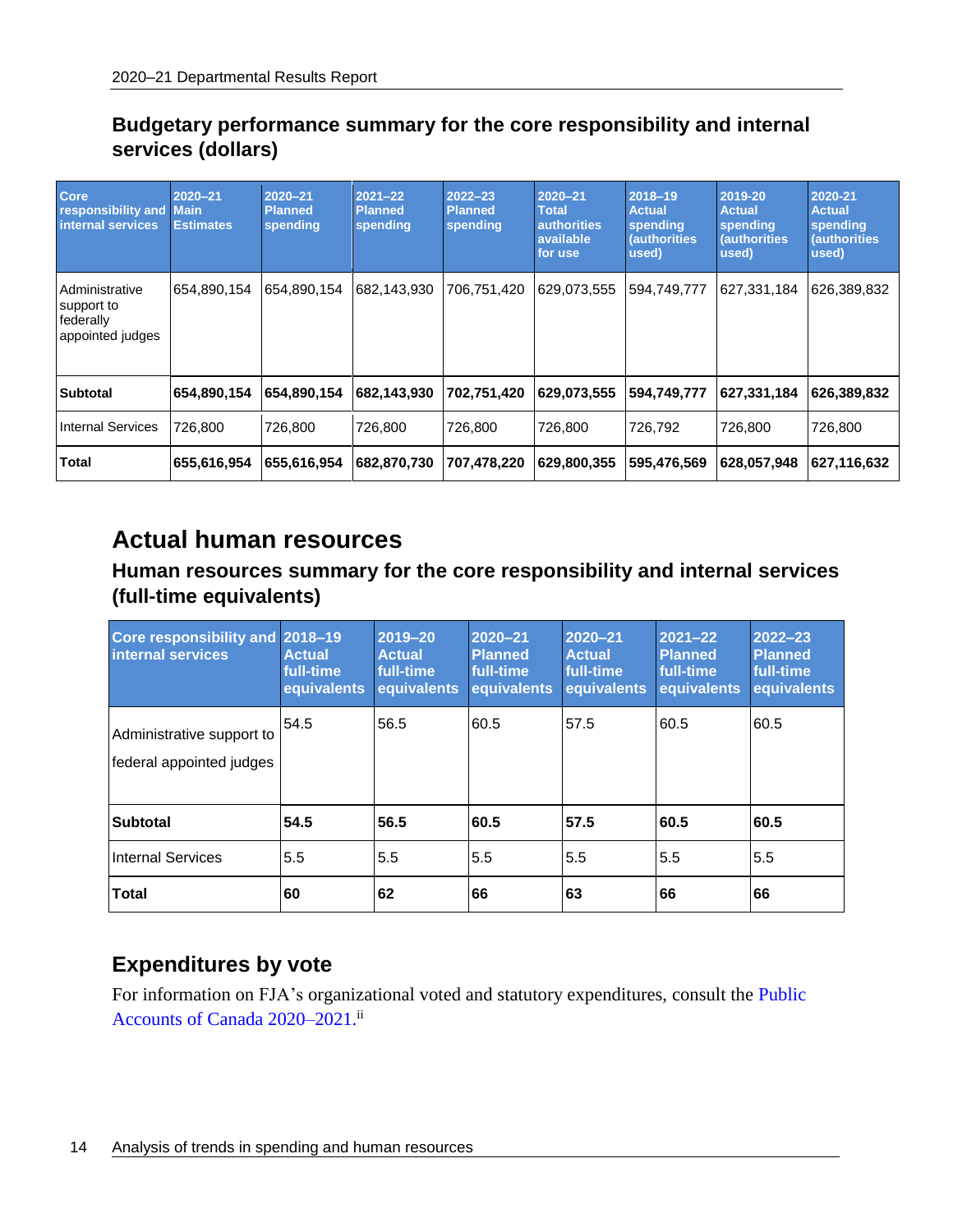## <span id="page-18-0"></span>**Government of Canada spending and activities**

Information on the alignment of FJA's spending with the Government of Canada's spending and activities is available in the GC [InfoBase.](https://www.tbs-sct.gc.ca/ems-sgd/edb-bdd/index-eng.html)<sup>iii</sup>

## <span id="page-18-1"></span>**Financial statements and financial statements highlights**

#### **Financial statements**

[FJA's](https://www.fja.gc.ca/publications/statement-etat/index-eng.html)iv financial statements (unaudited) for the year ended March 31, 2021, are available on the departmental website.

### **Financial statements highlights**

### **Condensed Statement of Operations (unaudited) for the year ended March 31, 2021 (dollars)**

| <b>Financial information</b>                                         | 2020-21<br><b>Planned</b><br><b>results</b> | $2020 - 21$ | 2019-20<br>Actual results Actual results (2020-21 | <b>Difference</b><br><b>Actual results</b><br>minus<br>2020-21<br><b>Planned</b><br>results) | <b>Difference</b><br>$(2020 - 21)$<br><b>Actual results</b><br>minus<br>2019-20<br><b>Actual results)</b> |
|----------------------------------------------------------------------|---------------------------------------------|-------------|---------------------------------------------------|----------------------------------------------------------------------------------------------|-----------------------------------------------------------------------------------------------------------|
| Total expenses                                                       | 657,642,000                                 | 628,760,291 | 630,046,406                                       | (28, 881, 709)                                                                               | (1,286,115)                                                                                               |
| Total revenues                                                       | 17,460,000                                  | 17,788,620  | 17,145,130                                        | 328,620                                                                                      | 643,490                                                                                                   |
| Net cost of operations<br>before government<br>funding and transfers | 640,182,000                                 | 610,971,671 | 612,901,276                                       | (29, 210, 329)                                                                               | (1,929,605)                                                                                               |

FJA's future-oriented statement of operations (unaudited) for the year ended March 31, 2021, is available on the [FJA's website](http://www.fja-cmf.gc.ca/publications/future-prospectifs/index-eng.html)<sup>v</sup>.

The departmental Net cost of operations shows a decrease of \$1.9 million over the previous fiscal year. This decrease is a result of a significant decrease in expenses related to transportation due to travel restrictions imposed by the COVID-19 pandemic.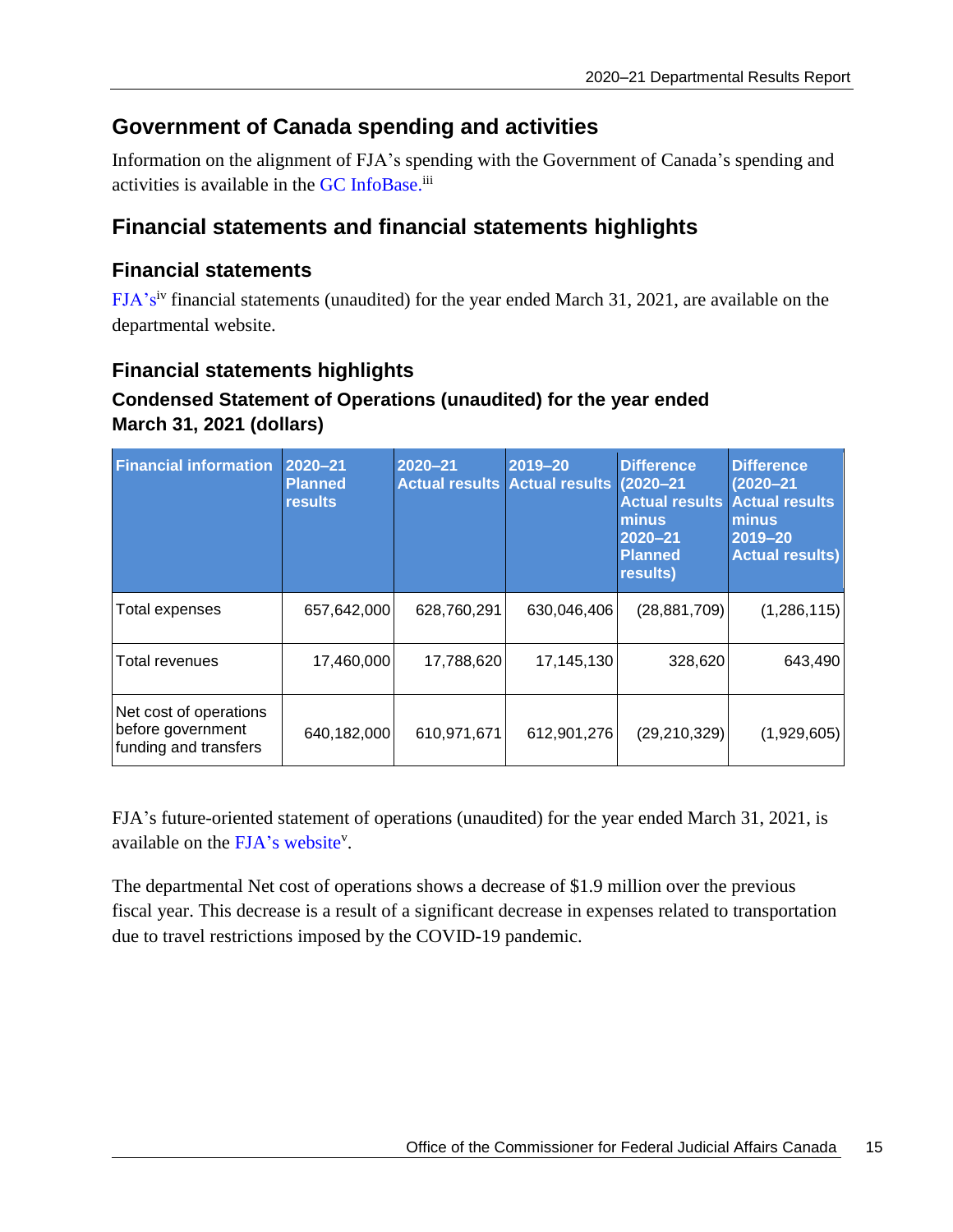| <b>Financial Information</b>        | $2020 - 21$     | 2019-20         | <b>Difference</b><br>(2020-21 minus<br>$2019 - 20$ |
|-------------------------------------|-----------------|-----------------|----------------------------------------------------|
| Total net liabilities               | 267,022,974     | 258,227,780     | 8,795,194                                          |
| Total net financial assets          | 4,482,655       | 3,726,022       | 756,633                                            |
| Departmental net debt               | 262,540,319     | 254,501,078     | 8,039,241                                          |
| Total non-financial assets          | 171,882         | 171,185         | 697                                                |
| Departmental net financial position | (262, 368, 437) | (254, 330, 573) | (8,037,864)                                        |

| Condensed Statement of Financial Position (unaudited) as of March 31, 2021 |  |
|----------------------------------------------------------------------------|--|
| (dollars)                                                                  |  |

Net liabilities for 2020-21 are comprised primarily of \$2.4 million in accrued liabilities and \$264.6 million for the Judges' Supplementary Retirement Benefits Account (SRBA). The SRBA is the pension plan for federally appointed judges which provides fully indexed annuities to judges and to all eligible survivors providing they meet minimum age and service requirements. Unlike other pension plans, the judges' plan lacks an explicit accrual rate for benefits. Instead the full benefit amount is generally payable when the member has completed 15 years of pensionable service and the total of the member's age and years of service total 80. The increase of \$8.8 million in net liabilities over last fiscal year is fully attributable to the actuarial liability associated with the SRBA.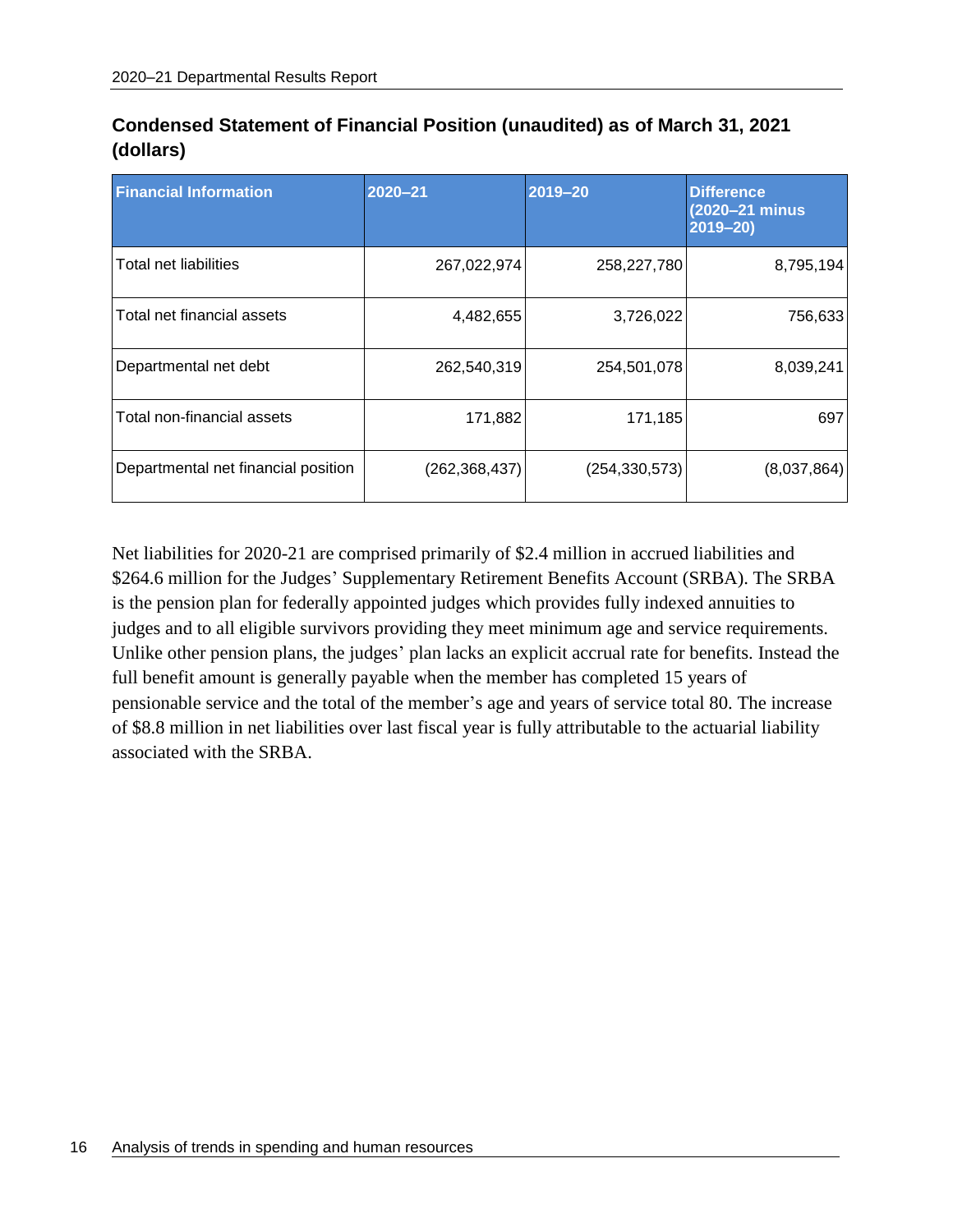## <span id="page-20-0"></span>**Corporate information**

## <span id="page-20-1"></span>**Organizational profile**

**Appropriate minister:** The Honourable David Lametti, P.C., M.P. **Institutional head:** Marc A. Giroux, Commissioner **Ministerial portfolio:** Minister of Justice and Attorney General of Canada **Enabling instrument:** *[Judges Act](http://lois-laws.justice.gc.ca/eng/acts/J-1/index.html)*vi (R.S.C., 1985, c. J-1) **Year of incorporation / commencement:** 1978 **Other:** Information about the Canadian Judicial Council, its mandate and programs are found at the [Council's website](http://www.cjc-ccm.gc.ca/)<sup>vii</sup>.

### **[Raison d'être, mandate and role: who we are and](#page-20-1) what we do**

#### **Raison d'être**

"Raison d'être, mandate and role: who we are and what we do" is available on [FJA's website](https://www.fja.gc.ca/fja-cmf/role-eng.html)<sup>viii</sup>.

#### **Mandate and role**

FJA was created in 1978 under an Act of the Parliament of Canada to safeguard the independence of the judiciary and put federally appointed judges at arm's length from the Department of Justice. Our mandate extends to promoting the better administration of justice and providing support for the federal judiciary. The *[Judges Act](http://laws-lois.justice.gc.ca/eng/acts/J-1/)*ix provides for the designation of an officer called the Commissioner for Federal Judicial Affairs. One of the roles and responsibilities of the Commissioner is to act on behalf of the Minister of Justice in matters related to the administration of Part I of the *Judges Act*.

FJA's judicial appointments secretariat administers 17 advisory committees across Canada that are responsible for evaluating candidates under the superior courts judicial appointments process for federal judicial appointments and administering and supporting the process for appointment of prothonotaries to the Federal Court. FJA also has the mandate to manage the Independent Advisory Board for Supreme Court of Canada Judicial Appointments process, established to assess candidates for appointment to the Supreme Court of Canada.

FJA provides and maintains a secure on-line system (JUDICOM) to facilitate communication and collaboration amongst members of the Canadian federal judiciary.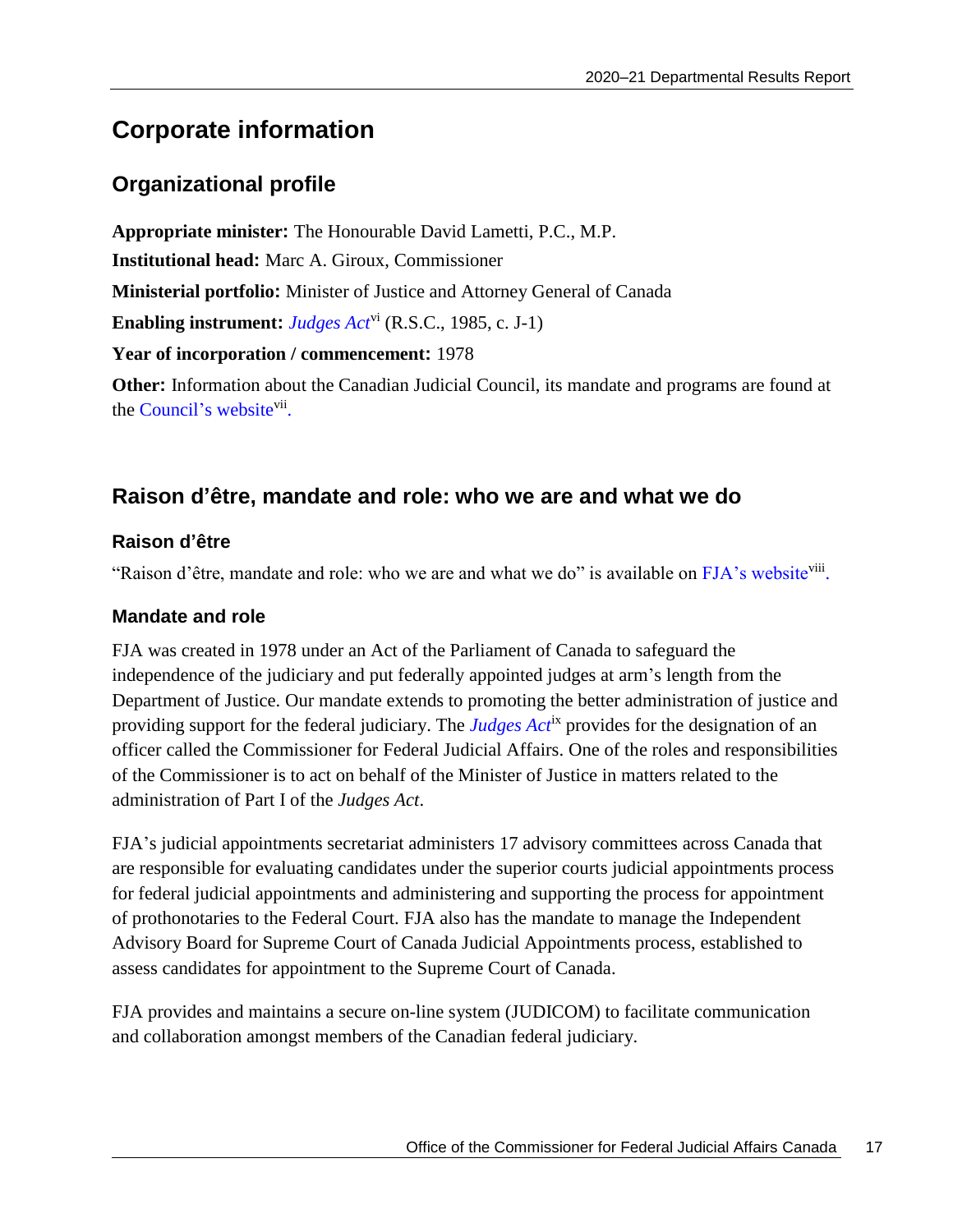In order to support the courts, FJA's Judges' Language Training Program develops and maintains a customized curriculum providing individual and group language training services in both official languages, as well as conducting language assessments of candidates for appointment to the superior courts and the Supreme Court of Canada. This allows federally appointed judges to improve their second language proficiency and legal terminology, and ensures that Canadians have access to justice in the official language of their choice.

Additionally, FJA coordinates initiatives with various government and non-government stakeholders related to the federal Canadian judiciary's role in international cooperation.

The Federal Courts Reports section of FJA is responsible for selecting and publishing Federal Court of Appeal and Federal Court decisions in both official languages. Selected decisions undergo a thorough editorial process that includes copy editing and citation verification, the preparation of headnotes and captions, and translation accuracy confirmation

## <span id="page-21-0"></span>**Operating context**

FJA's environment is complex due to the range of services it provides and the large number of clients served. Recognizing this context, FJA has developed a risk profile and actively monitors internal and external risks through its management team. Being a very small organization, the main human resources risk FJA has to face is the loss of expertise and corporate memory from the departure of experienced staff, and the lack of in-house expertise and back up in specialized areas unique to FJA. FJA continues to do succession and HR planning to mitigate this risk.

FJA continues to operate within its existing reference levels, which have remained relatively constant for several years. New funding received in the current and previous fiscal years has been provided to support growth in existing programs and cannot be readily allocated towards addressing gaps and deficiencies at the operating level. This has impacted FJA's ability to make investments in new strategic priorities. FJA has responded to these challenges by identifying efficiencies and reallocating internal resources as required.

For more general information about the department, see the "Supplementary information" section of this report.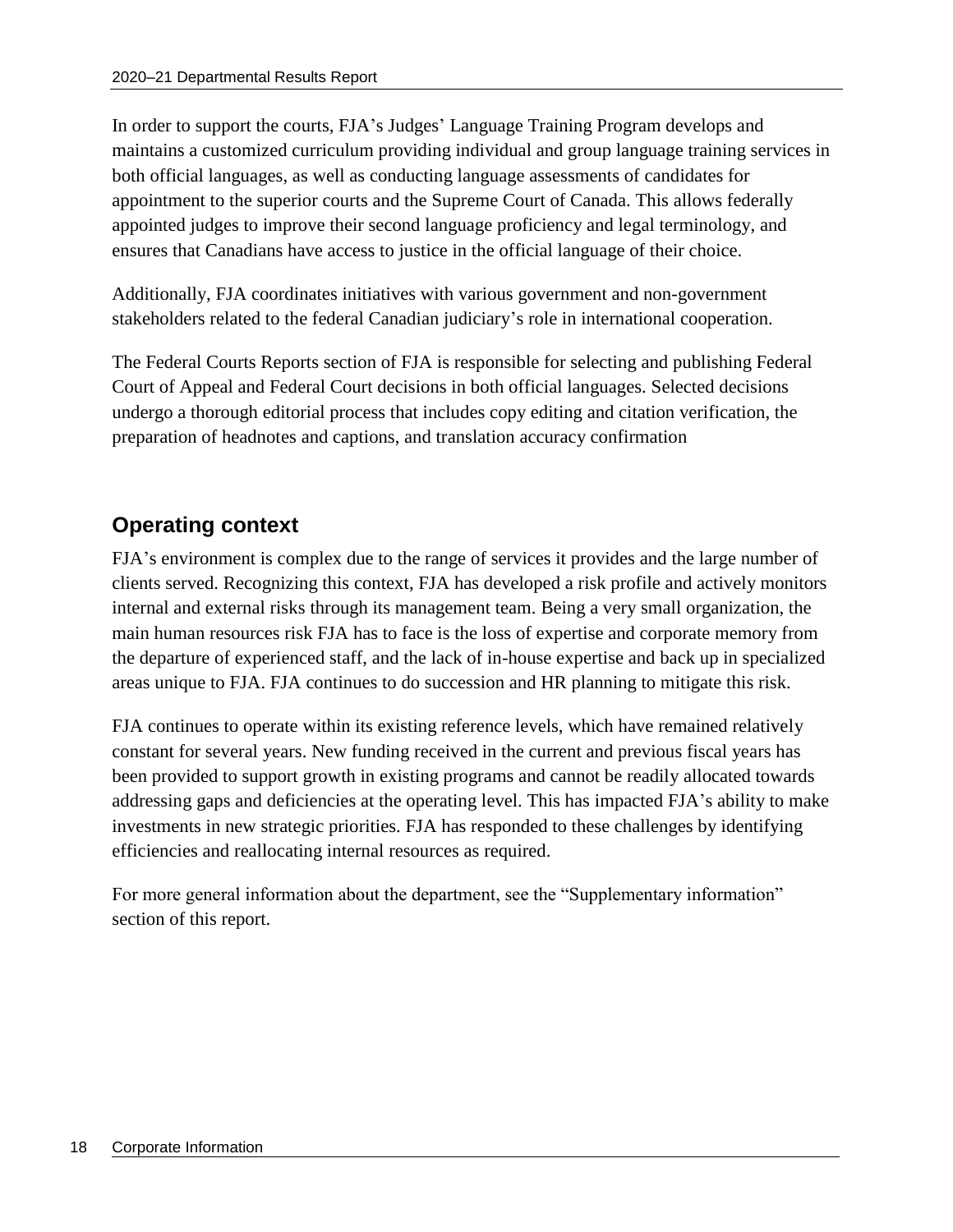## <span id="page-22-0"></span>**Reporting Framework**

FJA's Departmental Results Framework and Program Inventory of record for 2020–21 are shown below.

Graphical presentation of Departmental Results Framework and Program Inventory

|                                | <b>Core Responsibility:</b><br><b>Administrative Support to Federally Appointed Judges</b>                                                      |                                                                                                                  |                             |
|--------------------------------|-------------------------------------------------------------------------------------------------------------------------------------------------|------------------------------------------------------------------------------------------------------------------|-----------------------------|
|                                | <b>Departmental Result:</b><br>Federally appointed judges<br>are provided with centralized<br>services in a timely and<br>effective manner      | <b>Indicator:</b><br>90% of judges' allowances<br>processed within the 10-day<br>service standard                |                             |
| Departmental Results Framework | <b>Departmental Result:</b><br>The judicial appointments<br>process is managed<br>efficiently                                                   | <b>Indicator:</b><br>100% of candidate<br>applications ready to be<br>evaluated within 3 months of<br>reception  |                             |
|                                | <b>Departmental Result:</b><br>The judicial conduct review<br>process is completed in a<br>timely and effective manner                          | <b>Indicator:</b><br>80% of complaints reviewed<br>within six months                                             | Internal<br><b>Services</b> |
|                                | <b>Departmental Result:</b><br>CJC ensures that federally<br>appointed judges have access<br>to relevant training and<br>learning opportunities | <b>Indicator:</b><br>90% of judges who reported<br>to the CJC that their training<br>and learning needs were met |                             |
|                                | <b>Program:</b> Payments pursuant to the <i>Judges Act</i>                                                                                      |                                                                                                                  |                             |
| Program Inventory              | Program: Canadian Judicial Council                                                                                                              |                                                                                                                  |                             |
|                                | <b>Program:</b> Federal Judicial Affairs                                                                                                        |                                                                                                                  |                             |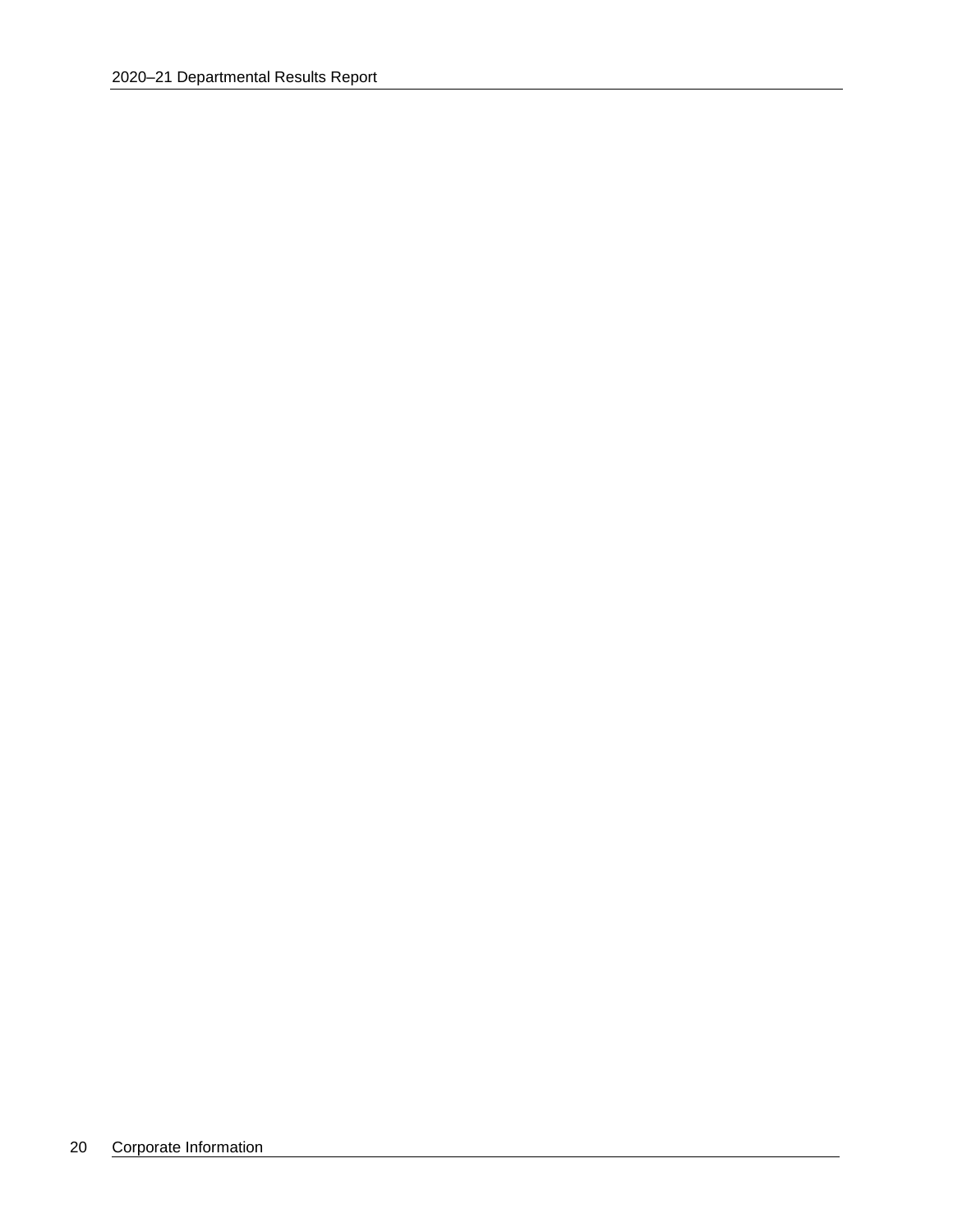## <span id="page-24-0"></span>**Supporting information on the Program Inventory**

Financial, human resources and performance information for FJA's Program Inventory is available in the GC [InfoBase](https://www.tbs-sct.gc.ca/ems-sgd/edb-bdd/index-eng.html)<sup>x</sup>.

## <span id="page-24-1"></span>**Supplementary information tables**

The following supplementary information tables are available on [FJA's website](https://www.fja.gc.ca/publications/dpr-rmr/index-eng.html)xi.

- Departmental Sustainable Development Strategy
- Gender-based analysis plus

## <span id="page-24-2"></span>**Federal tax expenditures**

The tax system can be used to achieve public policy objectives through the application of special measures such as low tax rates, exemptions, deductions, deferrals and credits. The Department of Finance Canada publishes cost estimates and projections for these measures each year in the [Report on Federal Tax Expenditures](https://www.canada.ca/en/department-finance/services/publications/federal-tax-expenditures.html)<sup>xii</sup>. This report also provides detailed background information on tax expenditures, including descriptions, objectives, historical information and references to related federal spending programs as well as evaluations and GBA+ of tax expenditures.

## <span id="page-24-3"></span>**Organizational contact information**

Office of the Commissioner for Federal Judicial Affairs Canada 99 Metcalfe Street, 8<sup>th</sup> Floor Ottawa, Ontario K1A 1E3 Canada Telephone: (613) 995-5140 Facsimile: (613) 995-5615 Email: [info@fja-cmf.gc.ca](file:///C:/Users/sfleck/AppData/Local/OpenText/OTEdit/DocumentCache/lumium-OTCS/c2528792/mailto_info@fja-cmf.gc.ca) Web site: [http://www.fja-cmf.gc.ca](http://www.fja-cmf.gc.ca/)<sup>xiii</sup>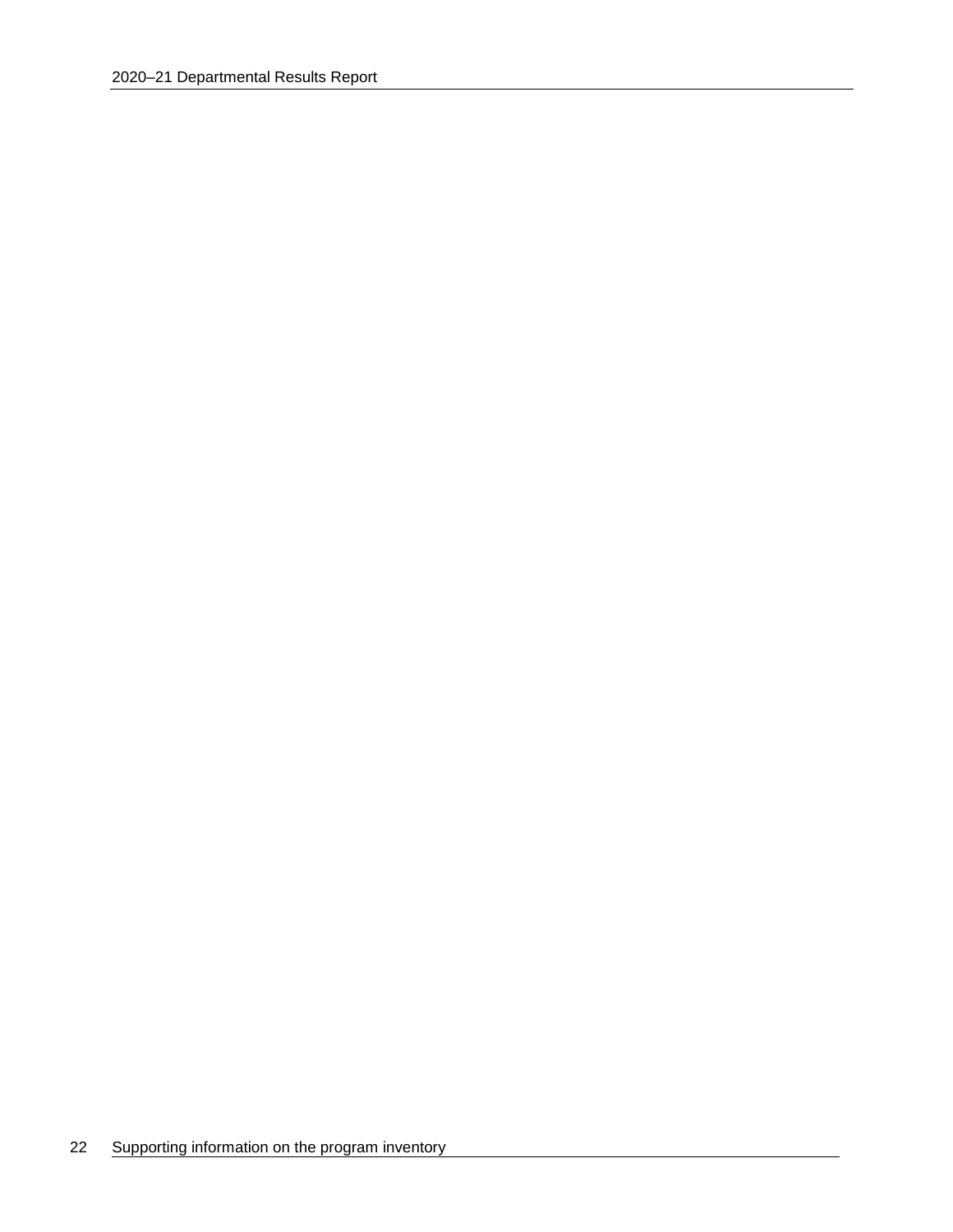## <span id="page-26-0"></span>**Appendix: definitions**

#### **appropriation** *(crédit)*

Any authority of Parliament to pay money out of the Consolidated Revenue Fund.

#### **budgetary expenditures** *(dépenses budgétaires)*

Operating and capital expenditures; transfer payments to other levels of government, organizations or individuals; and payments to Crown corporations.

#### **core responsibility** *(responsabilité essentielle)*

An enduring function or role performed by a department. The intentions of the department with respect to a core responsibility are reflected in one or more related departmental results that the department seeks to contribute to or influence.

#### **Departmental Plan** *(plan ministériel)*

A report on the plans and expected performance of an appropriated department over a 3-year period. Departmental Plans are usually tabled in Parliament each spring.

#### **departmental priority** *(priorité)*

A plan or project that a department has chosen to focus and report on during the planning period. Priorities represent the things that are most important or what must be done first to support the achievement of the desired departmental results.

#### **departmental result** *(résultat ministériel)*

A consequence or outcome that a department seeks to achieve. A departmental result is often outside departments' immediate control, but it should be influenced by program-level outcomes.

#### **departmental result indicator** *(indicateur de résultat ministériel)*

A quantitative measure of progress on a departmental result.

#### **departmental results framework** *(cadre ministériel des résultats)*

A framework that connects the department's core responsibilities to its departmental results and departmental result indicators.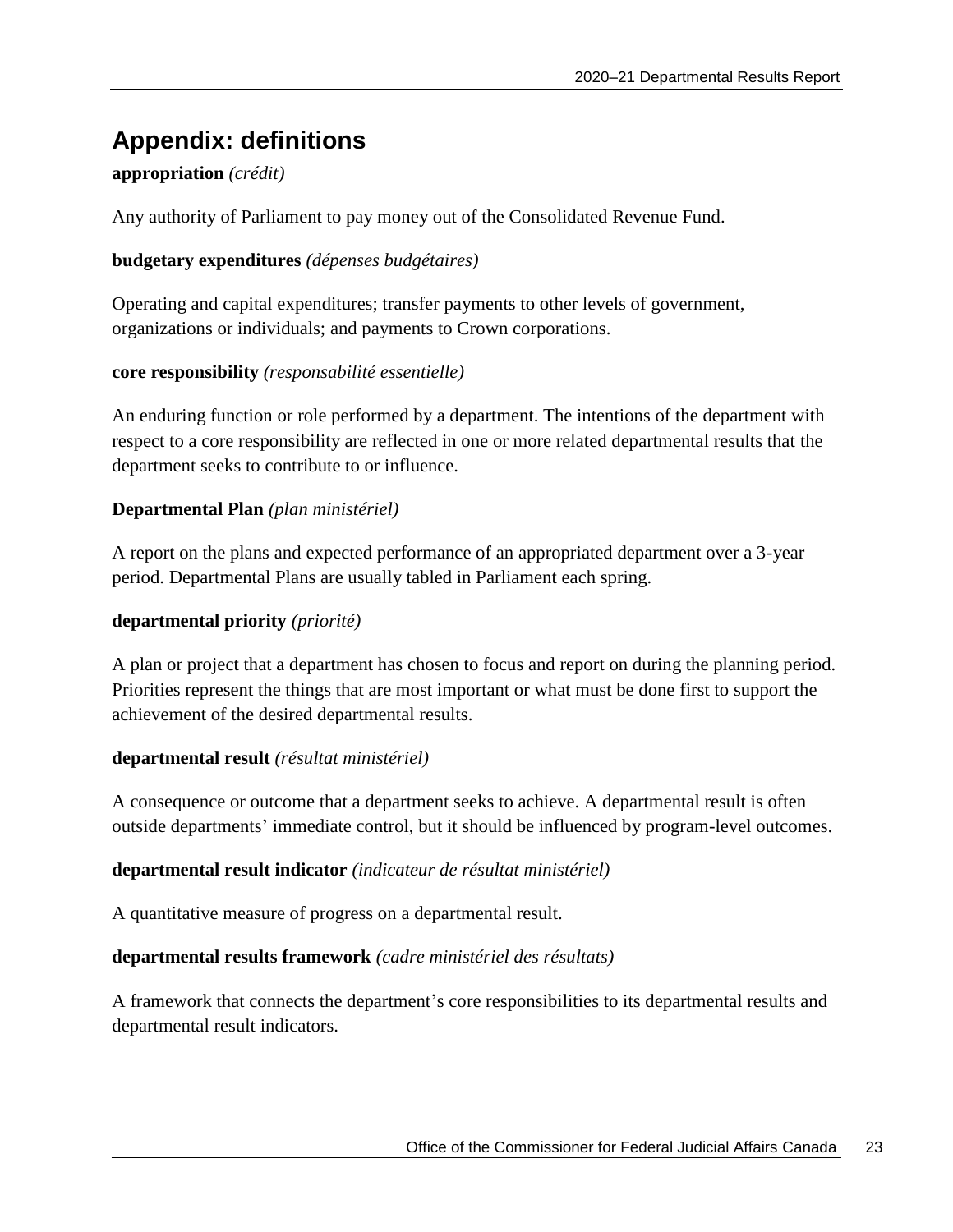#### **Departmental Results Report** *(rapport sur les résultats ministériels)*

A report on a department's actual accomplishments against the plans, priorities and expected results set out in the corresponding Departmental Plan.

#### **experimentation** *(expérimentation)*

The conducting of activities that seek to first explore, then test and compare the effects and impacts of policies and interventions in order to inform evidence-based decision-making, and improve outcomes for Canadians, by learning what works, for whom and in what circumstances. Experimentation is related to, but distinct from innovation (the trying of new things), because it involves a rigorous comparison of results. For example, using a new website to communicate with Canadians can be an innovation; systematically testing the new website against existing outreach tools or an old website to see which one leads to more engagement, is experimentation.

#### **full-time equivalent** *(équivalent temps plein)*

A measure of the extent to which an employee represents a full person-year charge against a departmental budget. For a particular position, the full-time equivalent figure is the ratio of number of hours the person actually works divided by the standard number of hours set out in the person's collective agreement.

#### **gender-based analysis plus (GBA+)** *(analyse comparative entre les sexes plus [ACS+])*

An analytical process used to assess how diverse groups of women, men and gender-diverse people experience policies, programs and services based on multiple factors including race ethnicity, religion, age, and mental or physical disability.

#### **government-wide priorities** *(priorités pangouvernementales)*

For the purpose of the 2020–21 Departmental Results Report, those high-level themes outlining the government's agenda in the 2019 Speech from the Throne, namely: Fighting climate change; Strengthening the Middle Class; Walking the road of reconciliation; Keeping Canadians safe and healthy; and Positioning Canada for success in an uncertain world.

#### **horizontal initiative** *(initiative horizontale)*

An initiative where two or more federal organizations are given funding to pursue a shared outcome, often linked to a government priority.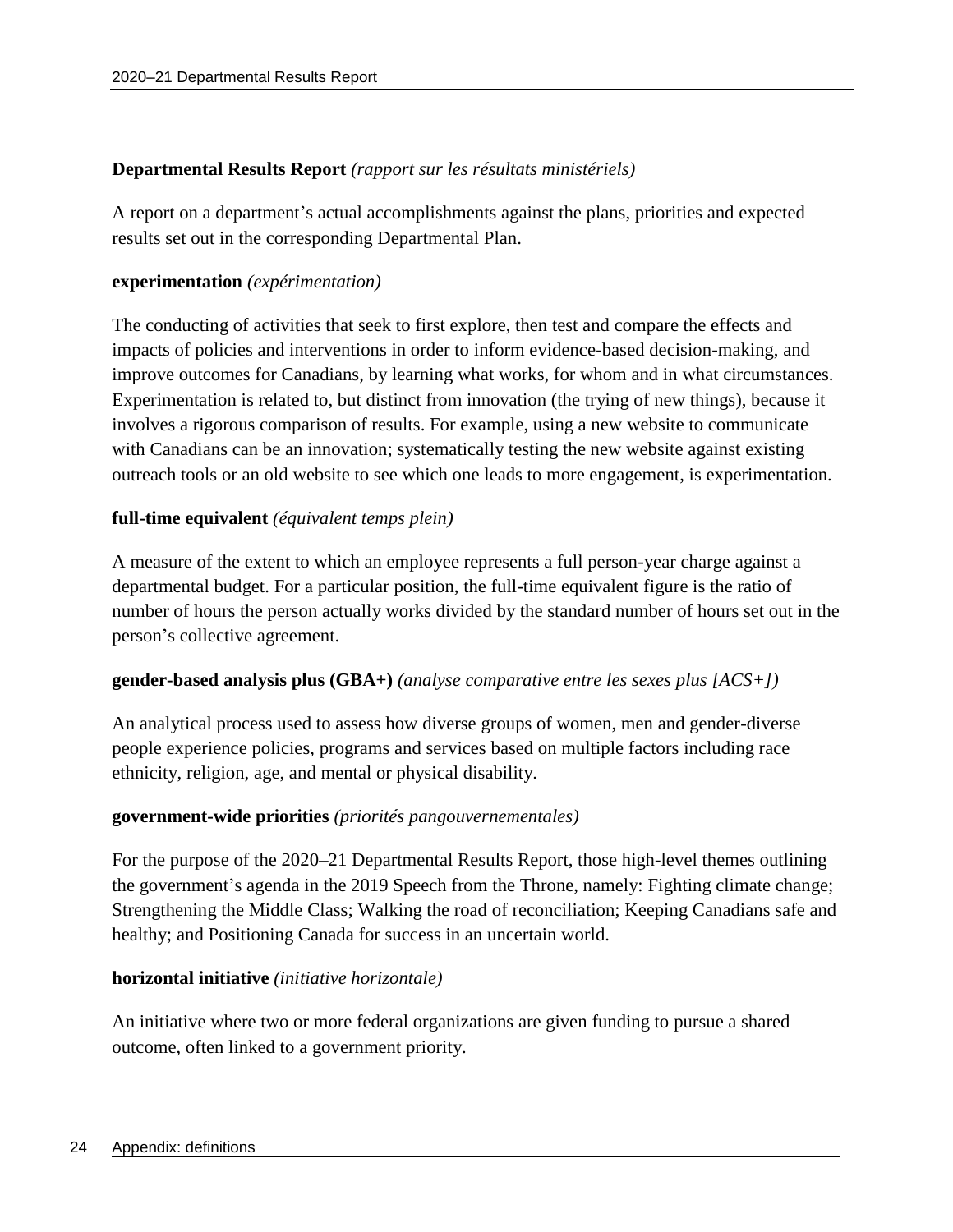#### **non-budgetary expenditures** *(dépenses non budgétaires)*

Net outlays and receipts related to loans, investments and advances, which change the composition of the financial assets of the Government of Canada.

#### **performance** (*rendement)*

What an organization did with its resources to achieve its results, how well those results compare to what the organization intended to achieve, and how well lessons learned have been identified.

#### **performance indicator** *(indicateur de rendement)*

A qualitative or quantitative means of measuring an output or outcome, with the intention of gauging the performance of an organization, program, policy or initiative respecting expected results.

#### **performance reporting** *(production de rapports sur le rendement)*

The process of communicating evidence-based performance information. Performance reporting supports decision making, accountability and transparency.

#### **plan** *(plan)*

The articulation of strategic choices, which provides information on how an organization intends to achieve its priorities and associated results. Generally, a plan will explain the logic behind the strategies chosen and tend to focus on actions that lead to the expected result.

#### **planned spending** *(dépenses prévues)*

For Departmental Plans and Departmental Results Reports, planned spending refers to those amounts presented in Main Estimates.

A department is expected to be aware of the authorities that it has sought and received. The determination of planned spending is a departmental responsibility, and departments must be able to defend the expenditure and accrual numbers presented in their Departmental Plans and Departmental Results Reports.

#### **program** *(programme)*

Individual or groups of services, activities or combinations thereof that are managed together within the department and focus on a specific set of outputs, outcomes or service levels.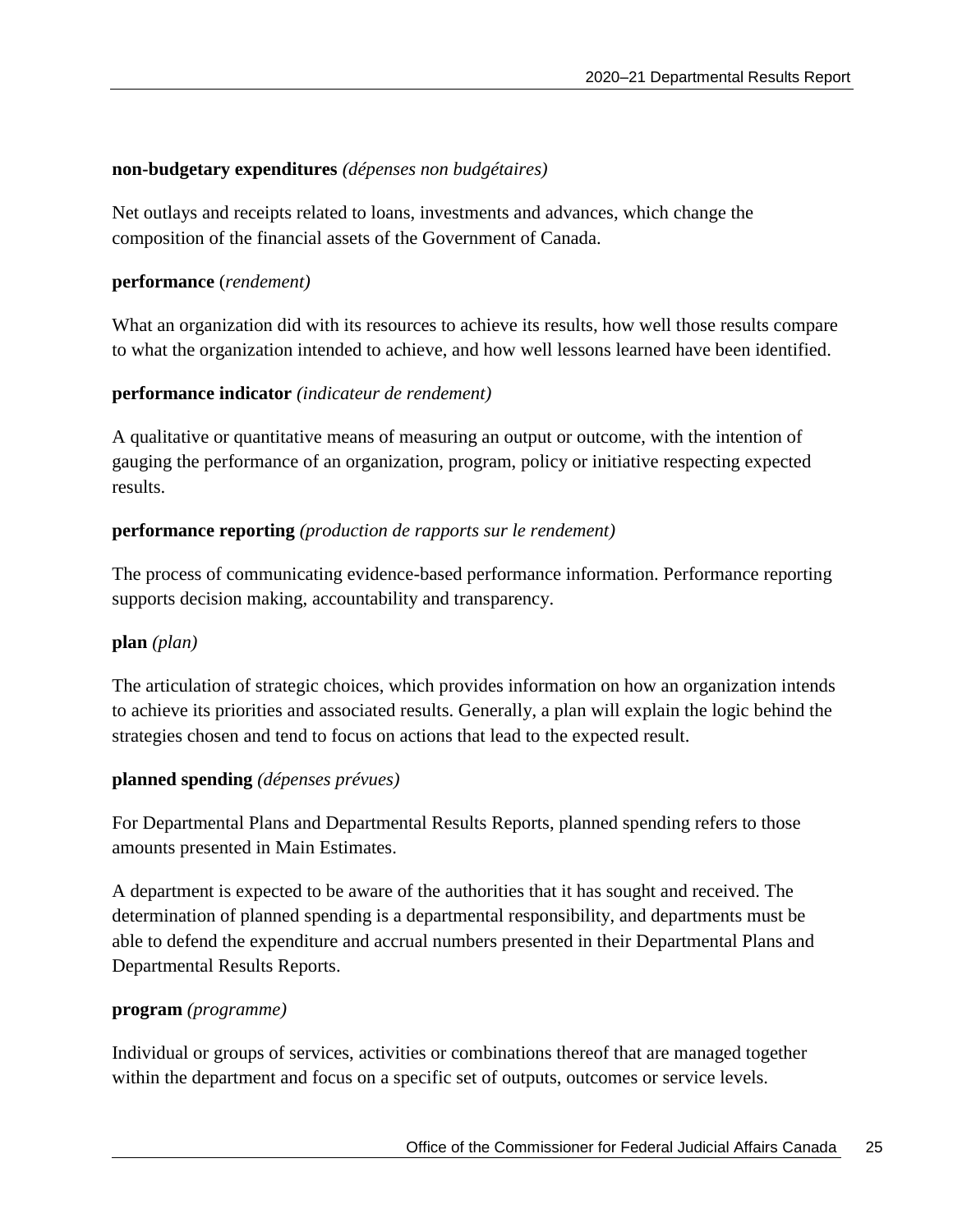#### **program inventory** *(répertoire des programmes)*

Identifies all the department's programs and describes how resources are organized to contribute to the department's core responsibilities and results.

#### **result** *(résultat)*

A consequence attributed, in part, to an organization, policy, program or initiative. Results are not within the control of a single organization, policy, program or initiative; instead they are within the area of the organization's influence.

#### **statutory expenditures** *(dépenses législatives)*

Expenditures that Parliament has approved through legislation other than appropriation acts. The legislation sets out the purpose of the expenditures and the terms and conditions under which they may be made.

#### **target** *(cible)*

A measurable performance or success level that an organization, program or initiative plans to achieve within a specified time period. Targets can be either quantitative or qualitative.

#### **voted expenditures** *(dépenses votées)*

Expenditures that Parliament approves annually through an appropriation act. The vote wording becomes the governing conditions under which these expenditures may be made.